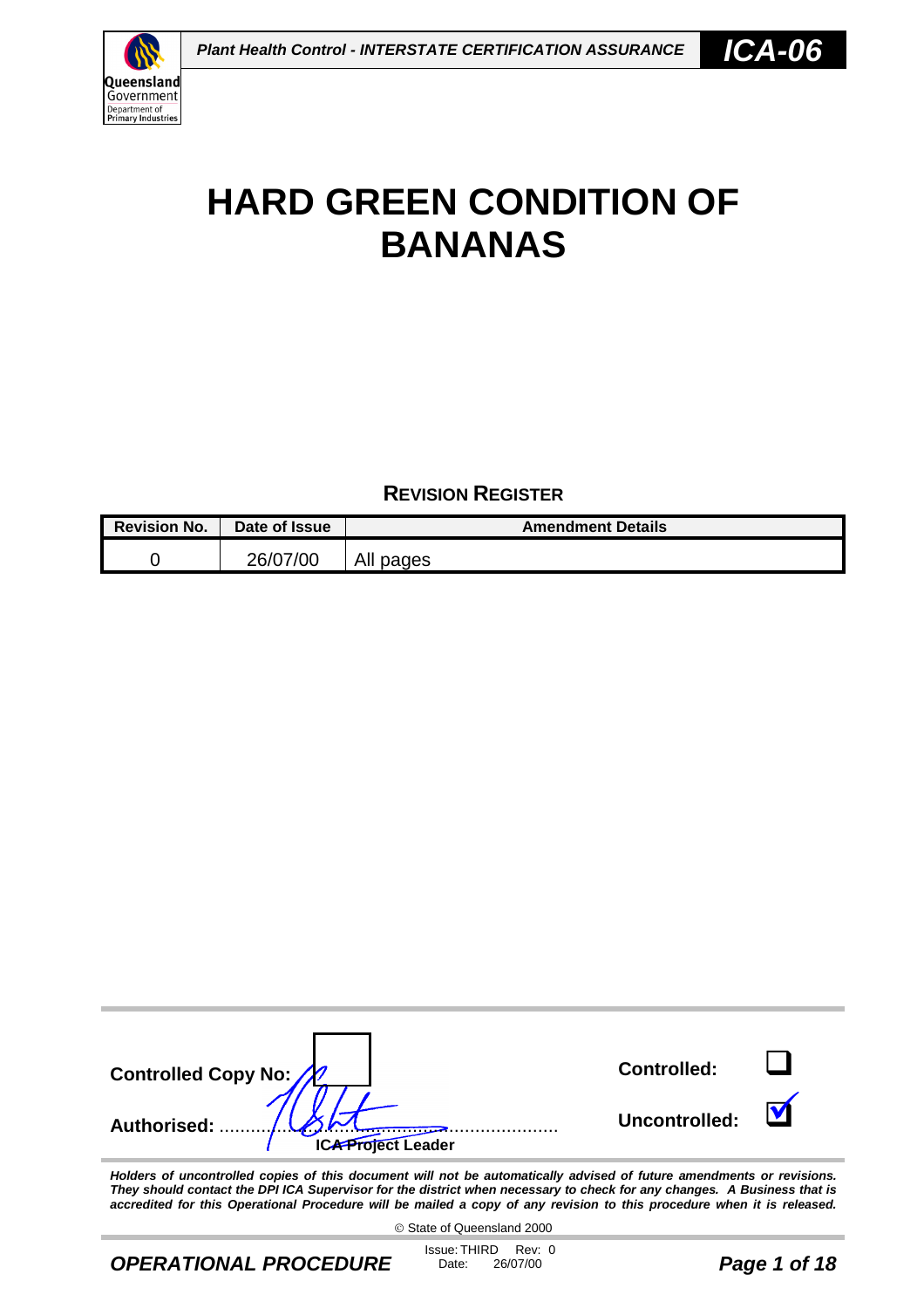

# **TABLE OF CONTENTS**

| 1. |     |                |                                                                            |  |  |  |  |  |  |
|----|-----|----------------|----------------------------------------------------------------------------|--|--|--|--|--|--|
| 2. |     |                |                                                                            |  |  |  |  |  |  |
| 3. |     |                |                                                                            |  |  |  |  |  |  |
| 4. |     |                |                                                                            |  |  |  |  |  |  |
| 5. |     |                |                                                                            |  |  |  |  |  |  |
| 6. |     |                |                                                                            |  |  |  |  |  |  |
| 7. |     |                |                                                                            |  |  |  |  |  |  |
|    | 7.1 |                |                                                                            |  |  |  |  |  |  |
|    |     | 7.1.1          |                                                                            |  |  |  |  |  |  |
|    |     | 7.1.2          |                                                                            |  |  |  |  |  |  |
|    |     | 7.1.3          |                                                                            |  |  |  |  |  |  |
|    | 7.2 |                |                                                                            |  |  |  |  |  |  |
|    |     | 7.2.1<br>7.2.2 |                                                                            |  |  |  |  |  |  |
|    |     |                |                                                                            |  |  |  |  |  |  |
|    | 7.3 | 7.3.1          |                                                                            |  |  |  |  |  |  |
|    | 7.4 |                |                                                                            |  |  |  |  |  |  |
|    |     | 7.4.1          |                                                                            |  |  |  |  |  |  |
|    |     | 7.4.2          |                                                                            |  |  |  |  |  |  |
|    |     | 7.4.3          | Identification and Control of Nonconforming Bunches at Receival  11        |  |  |  |  |  |  |
|    | 7.5 |                |                                                                            |  |  |  |  |  |  |
|    |     | 7.5.1          | Identification and Control of Nonconforming Hands, Clusters or Singles  12 |  |  |  |  |  |  |
|    | 7.6 |                |                                                                            |  |  |  |  |  |  |
|    |     | 7.6.1<br>7.6.2 |                                                                            |  |  |  |  |  |  |
|    |     | 7.6.3          |                                                                            |  |  |  |  |  |  |
|    |     | 7.6.4          | Action Following Identification of Nonconforming Packed Product14          |  |  |  |  |  |  |
|    |     | 7.6.5          |                                                                            |  |  |  |  |  |  |
|    |     | 7.6.6          |                                                                            |  |  |  |  |  |  |
|    | 7.7 |                |                                                                            |  |  |  |  |  |  |
|    |     | 7.7.1          |                                                                            |  |  |  |  |  |  |
|    |     | 7.7.2<br>7.7.3 |                                                                            |  |  |  |  |  |  |
|    | 7.8 |                |                                                                            |  |  |  |  |  |  |
|    |     |                |                                                                            |  |  |  |  |  |  |
|    | 7.9 |                |                                                                            |  |  |  |  |  |  |
| 8. |     |                |                                                                            |  |  |  |  |  |  |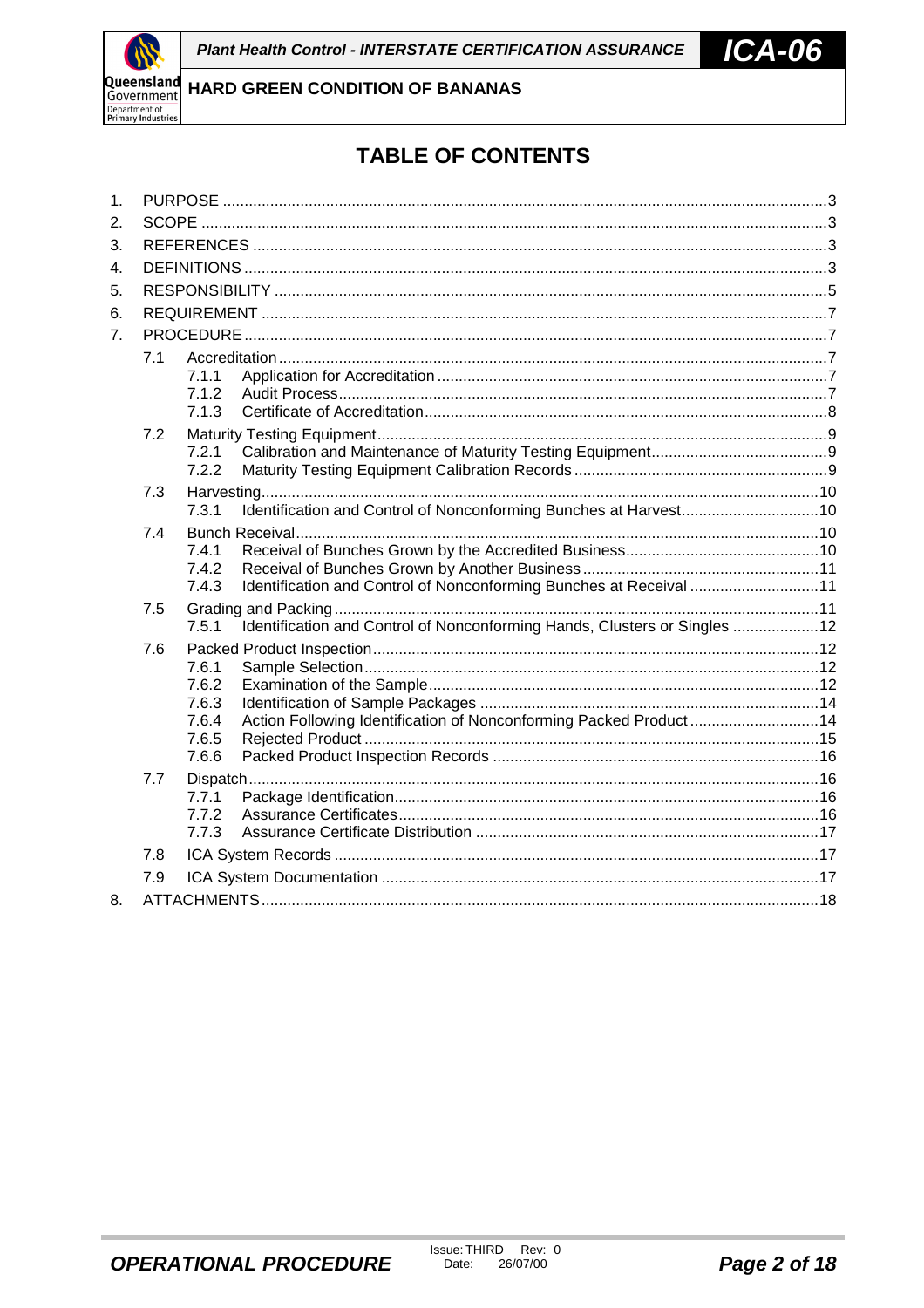<span id="page-2-0"></span>

#### **1. PURPOSE**

The purpose of this procedure is to describe-

- (a) the principles of operation and standards required; and
- (b) the responsibilities and practices of personnel;

that apply to the certification of hard green condition of bananas for fruit fly under an Interstate Certification Assurance (ICA) arrangement.

#### **2. SCOPE**

This procedure covers all certification of hard green condition of bananas from Businesses operating under an Interstate Certification Assurance arrangement in Queensland.

Hard green condition is approved for **Cavendish type bananas only**.

*Hard green condition of bananas may not be an accepted quarantine entry condition for all intrastate or interstate markets.*

*Some intrastate or interstate markets may require additional quarantine certification for pests and diseaes other than fruit fly as a condition of entry.*

*It is the responsibility of the business consigning the produce to ensure compliance with all applicable quarantine requirements.*

*Information on intrastate and interstate quarantine requirements can be obtained from the Certification Assurance Supervisor for your district.*

#### **3. REFERENCES**

**WI-02** *Guidelines for Completion of Plant Health Assurance Certificates*

#### **4. DEFINITIONS**

**accredit** means to accredit persons to issue Assurance Certificates under section 21 of the *Plant Protection Act 1989.*

**Application for Accreditation** means an *Application for Accreditation of a Business for an Interstate Certification Assurance (ICA) Arrangement* [FDU 385].

**Assurance Certificate** means a *Plant Health Assurance Certificate* [FDU 384].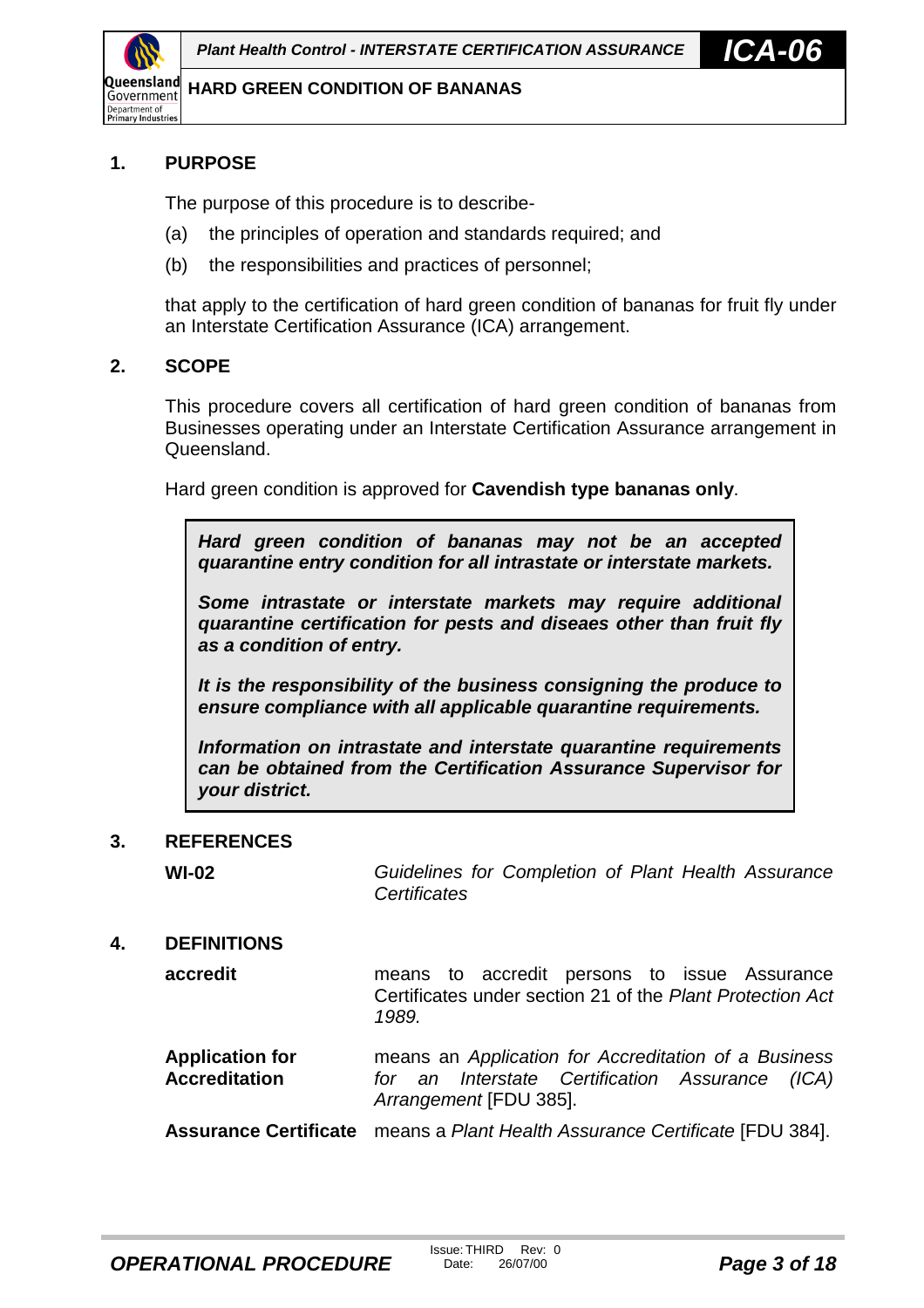

| <b>Authorised Signatory</b> means an officer of an ICA accredited Business whose |
|----------------------------------------------------------------------------------|
| name and specimen signature is provided as an                                    |
| authorised signatory with the Business's Application for                         |
| Accreditation.                                                                   |

**banana** means fruit of *Musa* spp.

**banana fruit fly** means all stages of the species *Bactrocera musae*.

- **Business** means the legal entity responsible for the operation of the facility and Interstate Certification Assurance arrangement detailed in the Business's Application for Accreditation.
- **Cavendish type** means bananas belonging to the Cavendish subgroup of the AAA genome and includes but is not limited to the cultivars Williams, Mons Mari, Grande Naine, Dwarf Cavendish, WR1, JD Dwarf and JD Special.
- **Certification Assurance** means a voluntary arrangement between the Department of Primary Industries and a Business that demonstrates effective in-house quality management and provides assurance through documented procedures and records that produce meets specified requirements.
- **certified/certification** means covered by a valid *Plant Health Assurance Certificate* [FDU 384].
- **distorted banana** includes doubles, malformed or abnormally shaped bananas.
- **facility** means the location of the grading and packing operations covered by the Interstate Certification Assurance arrangement.
- **fruit fly** means Queensland fruit fly and banana fruit fly.

**hard green** means -

- (a) the flesh is hard and not flexible, the skin is green and shows no yellow colouration except for areas towards the flower end of a fruit in which the sun has bleached the skin to a yellow to white colour but the flesh beneath is still hard; and
- (b) no single banana, or banana on the outside whorl of a hand or cluster, (except a wing banana or distorted banana) has a diameter that exceeds 42 mm when measured at right angles to the curvature of the fruit at a point one third from its flower end.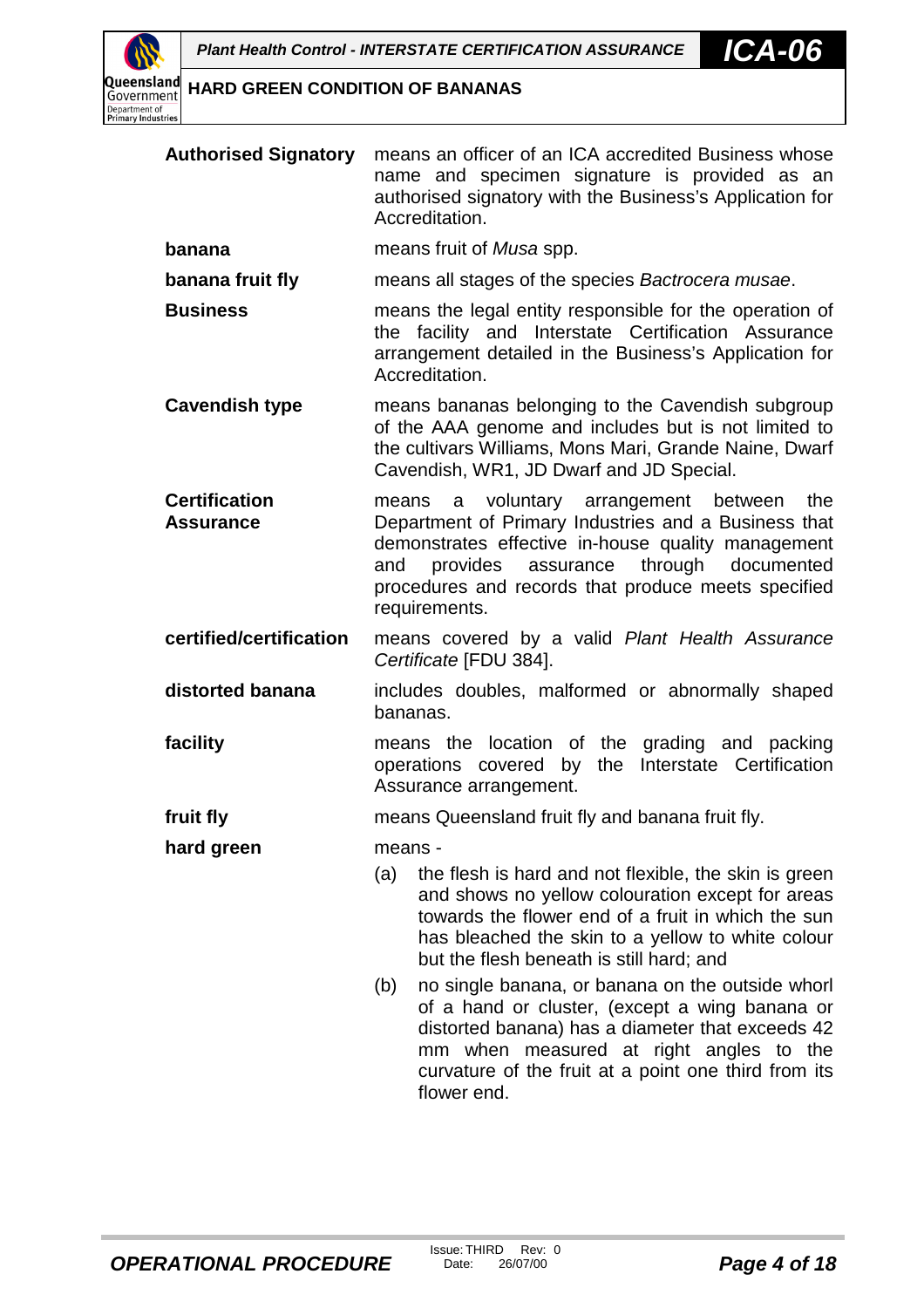<span id="page-4-0"></span>Queensland Government Department of<br>Primary Industries

**HARD GREEN CONDITION OF BANANAS**

| hard green condition                                          | means -<br>(a)<br>hard green;<br>(b) with unbroken skin; and<br>(c) of the Cavendish type.                                                                                                                   |
|---------------------------------------------------------------|--------------------------------------------------------------------------------------------------------------------------------------------------------------------------------------------------------------|
| <b>ICA</b>                                                    | means Interstate Certification Assurance.                                                                                                                                                                    |
| <b>Interstate</b><br><b>Certification</b><br><b>Assurance</b> | means a system of Certification Assurance developed<br>to meet the requirements of State and Territory<br>governments for the certification of produce for<br>interstate and intrastate quarantine purposes. |
| <b>Inspector</b>                                              | means an Inspector appointed under the<br>Plant<br>Protection Act 1989.                                                                                                                                      |
| nonconformance                                                | means a nonfulfilment of a specified requirement.                                                                                                                                                            |
| <b>Queensland fruit fly</b>                                   | means all stages of the species Bactrocera tryoni or<br>related species B. aquilonis and B. neohumeralis.                                                                                                    |
| sun bleaching                                                 | means areas towards the flower end of a fruit in which<br>the sun has bleached the skin to a yellow to white<br>colour but the flesh beneath is still hard.                                                  |
| unbroken skin                                                 | means the skin has no pre-harvest cracks, splits,<br>punctures or other breaks that penetrate through to the<br>flesh.                                                                                       |
| wing banana                                                   | means the first and second banana from either end of<br>each row of a complete hand of bananas, which are<br>typically three-cornered in cross section.                                                      |

#### **5. RESPONSIBILITY**

*These position titles have been used to reflect the responsibilities of staff under the ICA arrangement. These positions may not be present in all Businesses, or different titles may be used for staff who carry out these responsibilities. In some Businesses one person may carry out the responsibilities of more than one position.*

The **Certification Controller** is responsible for -

- representing the Business during audits and other matters relevant to ICA accreditation;
- ensuring the Business has current accreditation for an ICA arrangement under this Operational Procedure;
- training staff in their duties and responsibilities under this Operational Procedure;
- ensuring the Business and its staff comply with their responsibilities and duties under this Operational Procedure;
- ensuring all preparation of bananas for certification of hard green condition under the Business's ICA arrangement is carried out in accordance with this Operational Procedure;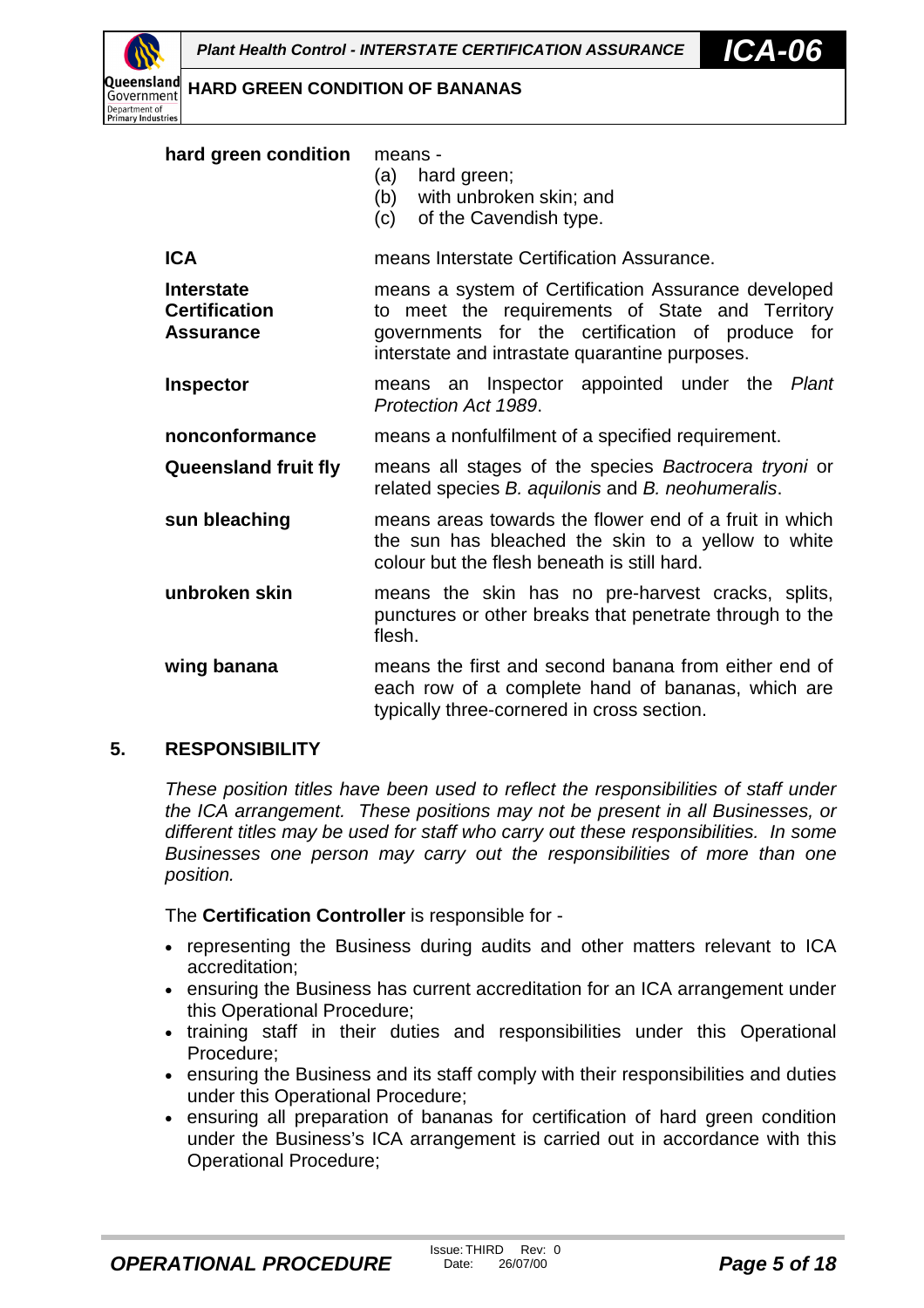

- ensuring bunch maturity testing equipment is calibrated and maintained (refer [7.2.1\)](#page-8-0);
- maintaining records of maturity testing equipment calibration checks (refer [7.2.2\)](#page-8-0);
- $\bullet$  supervising the grading and packing process (refer  $7.5$ );
- investigating and rectifying any problems following detection of a nonconformity in packed product by the Packed Product Controller (refer [7.6.4\)](#page-13-0);
- determining corrective action following rejection of packed product (refer [7.6.5\)](#page-14-0).

The **Harvest Supervisor** is responsible for -

- supervising the harvesting of bunches for certification of hard green condition  $(refer 7.3)$  $(refer 7.3)$ ;
- ensuring all bunches harvested for certification of hard green condition are:
	- $-$  of the Cavendish type, and
	- are derived from healthy plants of adequate vigour, and
	- only originate from blocks which are not the subject of a Department of Primary Industries Leaf Spot Direction (refer [7.3\)](#page-9-0);
- ensuring nonconforming bunches are identified prior to delivery to the packing shed (refer [7.3](#page-9-0) and [7.3.1\)](#page-9-0).

The **Bunch Receival Officer** is responsible for -

- ensuring all bunches accepted for certification of hard green condition meet the requirements detailed in 7.3 Harvesting (refer [7.4\)](#page-9-0);
- ensuring nonconforming bunches are controlled and identified (refer [7.4.3\)](#page-10-0);

**Graders/Packers** are responsible for -

- ensuring all bananas packed for hard green condition meet the hard green condition requirements (refer [7.5\)](#page-10-0);
- ensuring nonconforming bananas are controlled and identified (refer [7.5.1\)](#page-11-0).

The **Packed Product Controller** is responsible for -

- sampling and inspecting at least one package per pallet for conformance with the hard green condition requirements (refer [7.6](#page-11-0) and [7.6.1\)](#page-11-0);
- $\bullet$  identifying all sampled packages (refer  $7.6.3$ );
- advising the Certification Controller on detection of nonconforming bananas in sample packages (refer [7.6.4\)](#page-13-0);
- withdrawing and isolating all packages on incomplete pallets being assembled following detection of a nonconformity (refer [7.6.4\)](#page-13-0);
- maintaining Packed Product Inspection records (refer [7.6.6\)](#page-15-0).

The **Authorised Dispatcher** is responsible for -

- ensuring all packages covered by an Assurance Certificate issued by the Business under this Operational Procedure are identified (refer [7.7.1\)](#page-15-0);
- maintaining copies of all Assurance Certificates issued by the Business under the ICA arrangement (refer  $7.8$ ).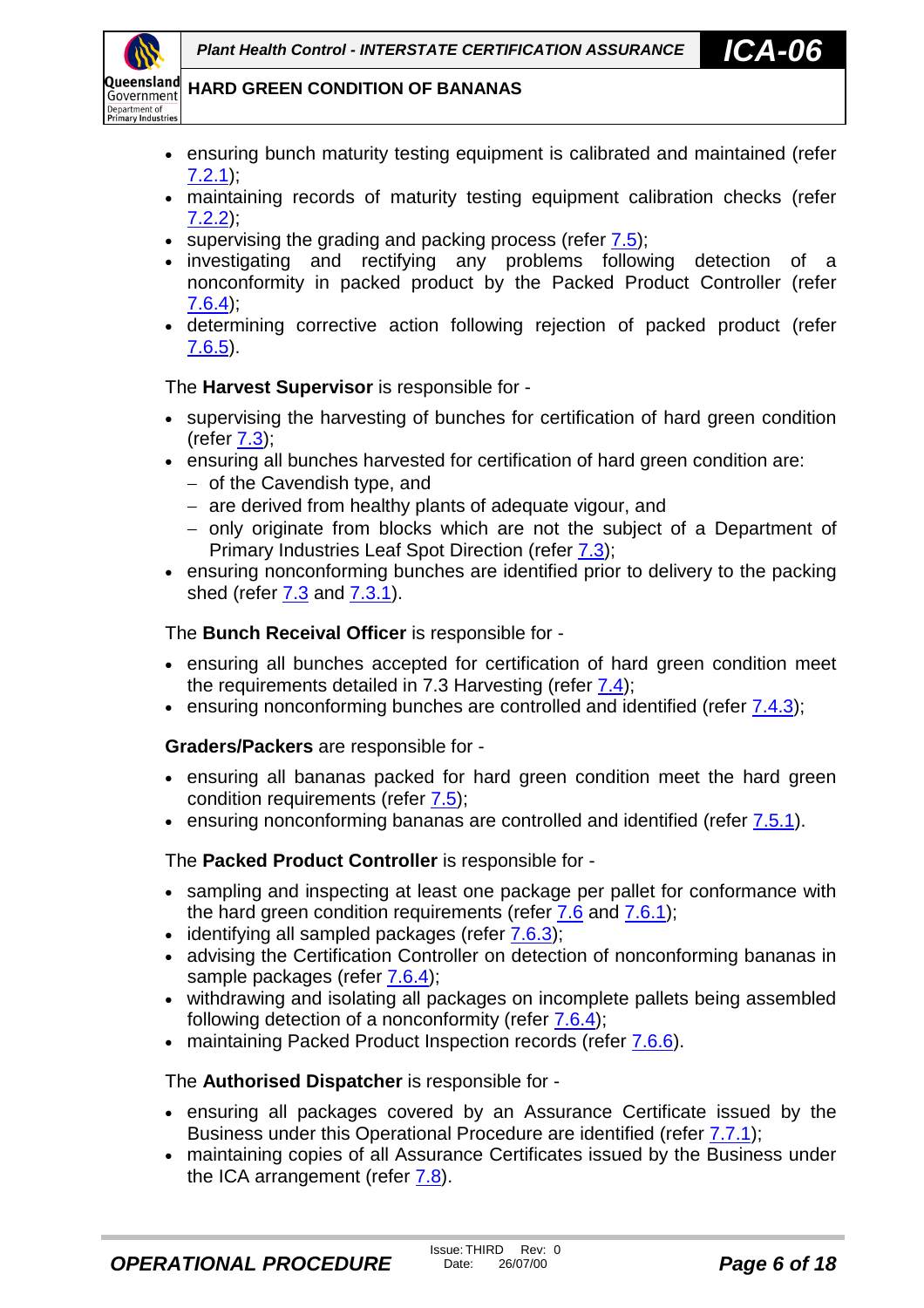<span id="page-6-0"></span>

#### **Authorised Signatories** are responsible for -

• ensuring, prior to signing and issuing an Assurance Certificate, that produce covered by the certificate has been prepared in accordance with the Business' ICA arrangement and that the details on the certificate are true and correct in every particular (refer [7.7.2\)](#page-15-0).

#### **6. REQUIREMENT**

Bananas certified for hard green condition must be:

- (a) hard green;
- (b) with unbroken skin; and
- (c) of the Cavendish type.

*The Department of Primary Industries and interstate quarantine authorities maintain the right to inspect at any time certified produce and to refuse to accept a certificate where produce is found not to conform to specified requirements.*

#### **7. PROCEDURE**

#### **7.1 Accreditation**

#### **7.1.1 Application for Accreditation**

A Business seeking accreditation for an ICA arrangement under this Operational Procedure shall make application for accreditation (refer [Attachment 1\)](#page-18-0) at least 10 working days prior to the intended date of commencement of certification of produce.

#### **7.1.2 Audit Process**

#### *Initial Audit*

Prior to accrediting a Business, an initial audit of the Business is carried out to verify the ICA system is implemented and capable of operating in accordance with the requirements of the Operational Procedure, and the system is effective in ensuring compliance with the specified requirements of the ICA arrangement.

On completion of a successful initial audit, applicants will be granted provisional accreditation and posted a Certificate of Accreditation (refer [7.1.3 Certificate of](#page-7-0) [Accreditation\)](#page-7-0).

#### *Compliance Audits*

Compliance audits are conducted to verify that the ICA system continues to operate in accordance with the requirements of the Operational Procedure.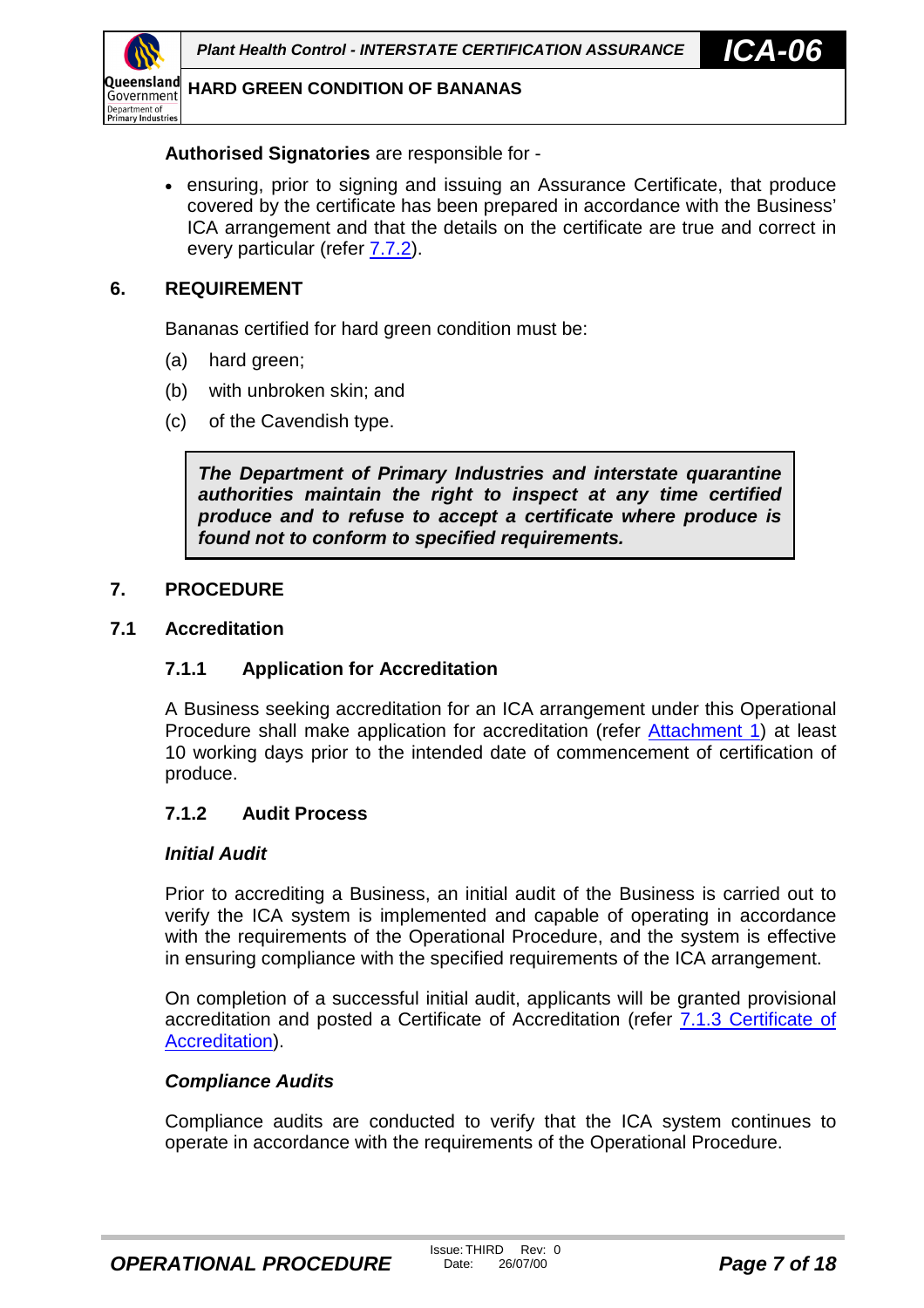<span id="page-7-0"></span>

Compliance audits are, wherever practical, conducted when the ICA system is operating.

A compliance audit is conducted within four weeks of the initial audit and accreditation of the Business.

On completion of a successful compliance audit, annual accreditation is granted to cover the current season, up to a maximum of twelve months from the date of provisional accreditation, and a new Certificate of Accreditation issued (refer 7.1.3 Certificate of Accreditation).

A compliance audit is conducted between six and nine months after the date of accreditation for an ICA arrangement that operates for more than six months of the year.

Random audits are conducted on a selected number of accredited Businesses each year. Random audits may take the form of a full compliance audit, or audits of limited scope to sample treatment mixtures, certified produce, ICA system records or ICA system documentation.

Unscheduled compliance audits may be conducted at any time to investigate reported or suspected nonconformances.

#### *Re-Accreditation*

Accredited Businesses are required to re-apply for accreditation each year the business seeks to operate under the ICA arrangement. Businesses seeking reaccreditation must lodge a renewal application prior to accreditation lapsing, or if accreditation has lapsed, prior to commencing further certification of produce under the ICA arrangement.

A compliance audit is conducted within twelve weeks of the Business applying for re-accreditation each year.

A compliance audit is conducted between six and nine months after the date of re-accreditation for an ICA arrangement that operates for more than six months of the year.

#### **7.1.3 Certificate of Accreditation**

An accredited Business will receive a *Certificate of Accreditation for an Interstate Certification Assurance Arrangement* detailing the scope of the arrangement including –

- the facility location;
- the Operational Procedure covered;
- type of produce; and
- the period of accreditation.

The Business must maintain a current Certificate of Accreditation and make this available on request by an Inspector.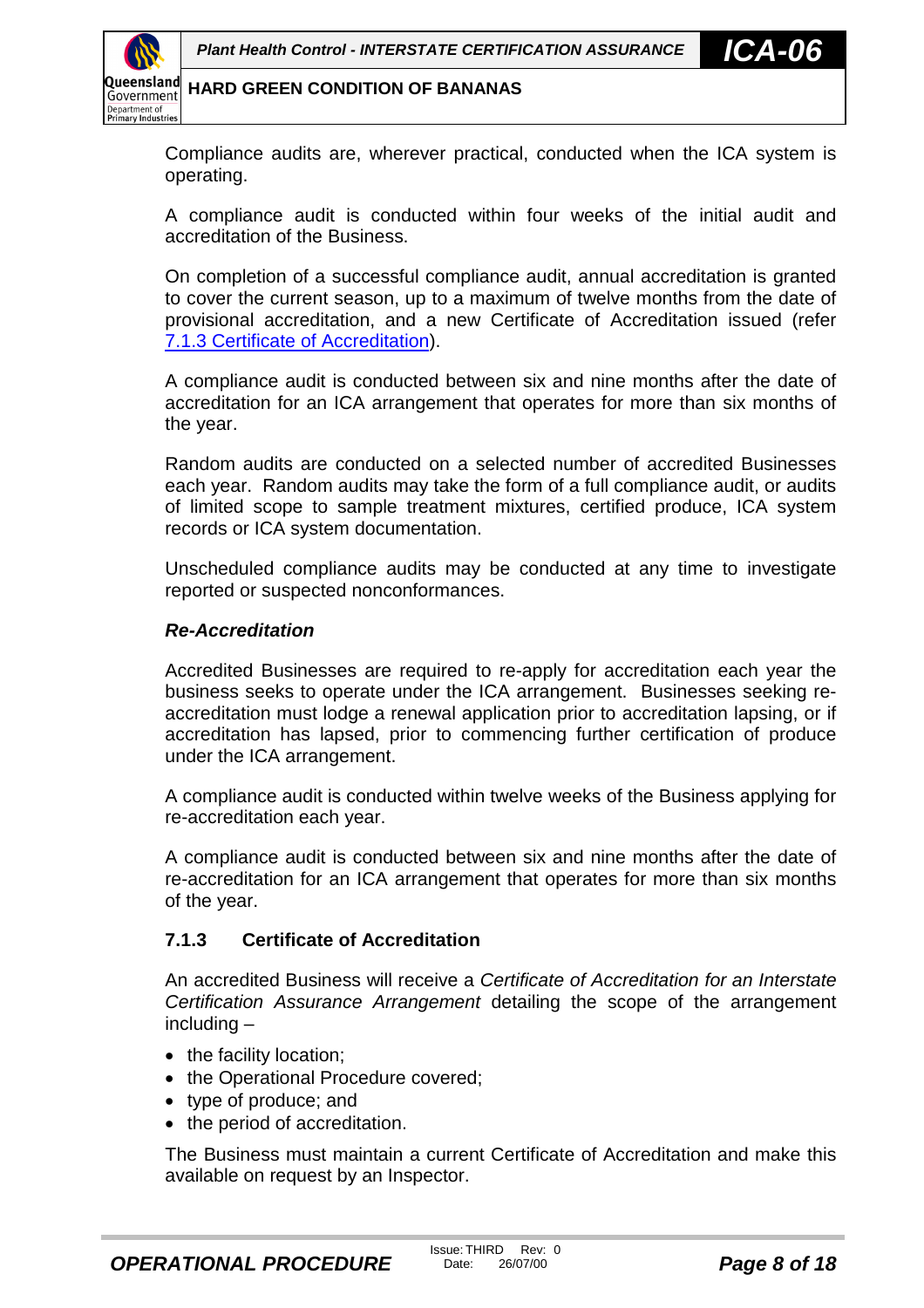<span id="page-8-0"></span>

**A Business may not commence or continue certification of produce under the ICA arrangement unless it is in possession of a valid and current Certificate of Accreditation for the facility, procedure and produce type covered by the Assurance Certificate.**

#### **7.2 Maturity Testing Equipment**

Measurement of bananas for maturity testing for hard green condition shall be carried out using slide callipers graduated to 1.0 mm or smaller increments, or using a measuring template.

Measuring templates must be made of a solid material which is not easily bent or damaged.

Measuring templates shall be marked in a manner that the measurement size is easily identifiable.

Slide callipers or measuring templates used for maturity testing of bananas under the ICA arrangement shall be marked in a manner which clearly identifies each individual measuring device.

#### **7.2.1 Calibration and Maintenance of Maturity Testing Equipment**

Callipers or measuring templates used for maturity testing shall be checked for calibration by using a **control calibration block**, or a **control standard steel rule** or **control calliper** graduated to 1.0 mm or smaller increments at a minimum of once per week during the period bunches are being received for certification of hard green condition.

Callipers or measuring templates shall be accurate to  $\pm$  0.5 mm when measured against the **control calibration block**, **control standard steel rule** or **control calliper**.

Callipers or measuring templates shall be clean and free from damage or wear which may effect accuracy of maturity test measurements. Test equipment which is dropped or damaged during use shall be re-calibrated prior to further use.

The Business's **control calibration block**, **control standard steel rule** or **control calliper** shall be maintained under secure conditions and used solely for the purpose of calibration checks of maturity testing equipment.

#### **7.2.2 Maturity Testing Equipment Calibration Records**

The Certification Controller shall maintain results of calibration checks on maturity testing equipment. Maturity testing equipment calibration records shall record the following information -

- the date of calibration:
- the identification of the measuring device calibrated;
- confirmation the equipment is accurate to within  $\pm$  0.5 mm;
- the officer responsible for conducting the calibration check.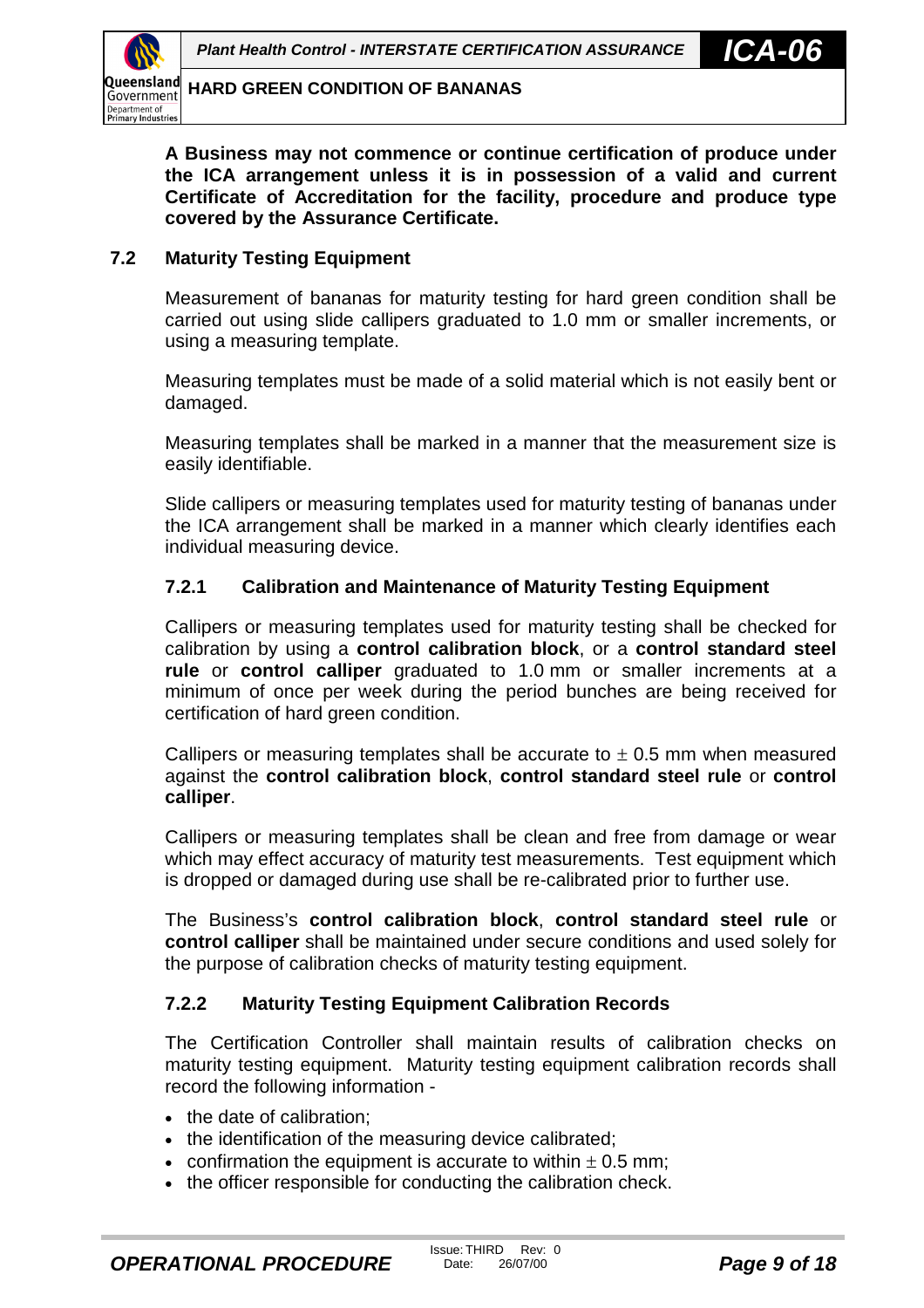<span id="page-9-0"></span>

#### **7.3 Harvesting**

The Business shall implement harvesting systems designed to ensure that all bunches harvested for certification of hard green condition are -

- (a) of the Cavendish type;
- (b) derived from healthy plants of adequate vigour; and
- (c) originate from blocks which are not the subject of a Department of Primary Industries Leaf Spot Direction.

The Harvesting Supervisor shall supervise harvesting of bunches to ensure bunches which do not conform to these specified requirements are clearly identified prior to delivery to the packing shed.

*It is advisable that the Business implement systems to measure bunch maturity at harvest or at receival (refer 7.4 Bunch Receival) to assist in ensuring that all bunches received for certification under this Operational Procedure are in hard green condition.*

#### **7.3.1 Identification and Control of Nonconforming Bunches at Harvest**

All harvested bunches found to be nonconforming at harvest (ie. do not meet the requirements listed in 7.3 Harvesting) shall be identified by the Harvest Crew to prevent mixing with conforming bunches.

Examples of acceptable methods of identifying nonconforming bunches include -

- (a) painting the stem of the bunch, or securely attaching a ring of coloured ribbon or tape to the stem of the bunch;
- (b) securely attaching a tag or label to the bunch which clearly identifies the bunch as nonconforming;
- (c) where an entire load of bananas is nonconforming, securely attaching a tag, label or other marker to the load which clearly identifies the load as nonconforming.

Other methods may be used provided they clearly identify nonconforming bunches from conforming bunches at receival (refer 7.4 Bunch Receival).

#### **7.4 Bunch Receival**

#### **7.4.1 Receival of Bunches Grown by the Accredited Business**

The Bunch Receival Officer shall identify and isolate nonconforming bunches (ie. do not meet the requirements listed in 7.3 Harvesting) to prevent mixing with conforming bunches (refer [7.4.3 Identification and Control of Nonconforming](#page-10-0) [Bunches at Receival\)](#page-10-0).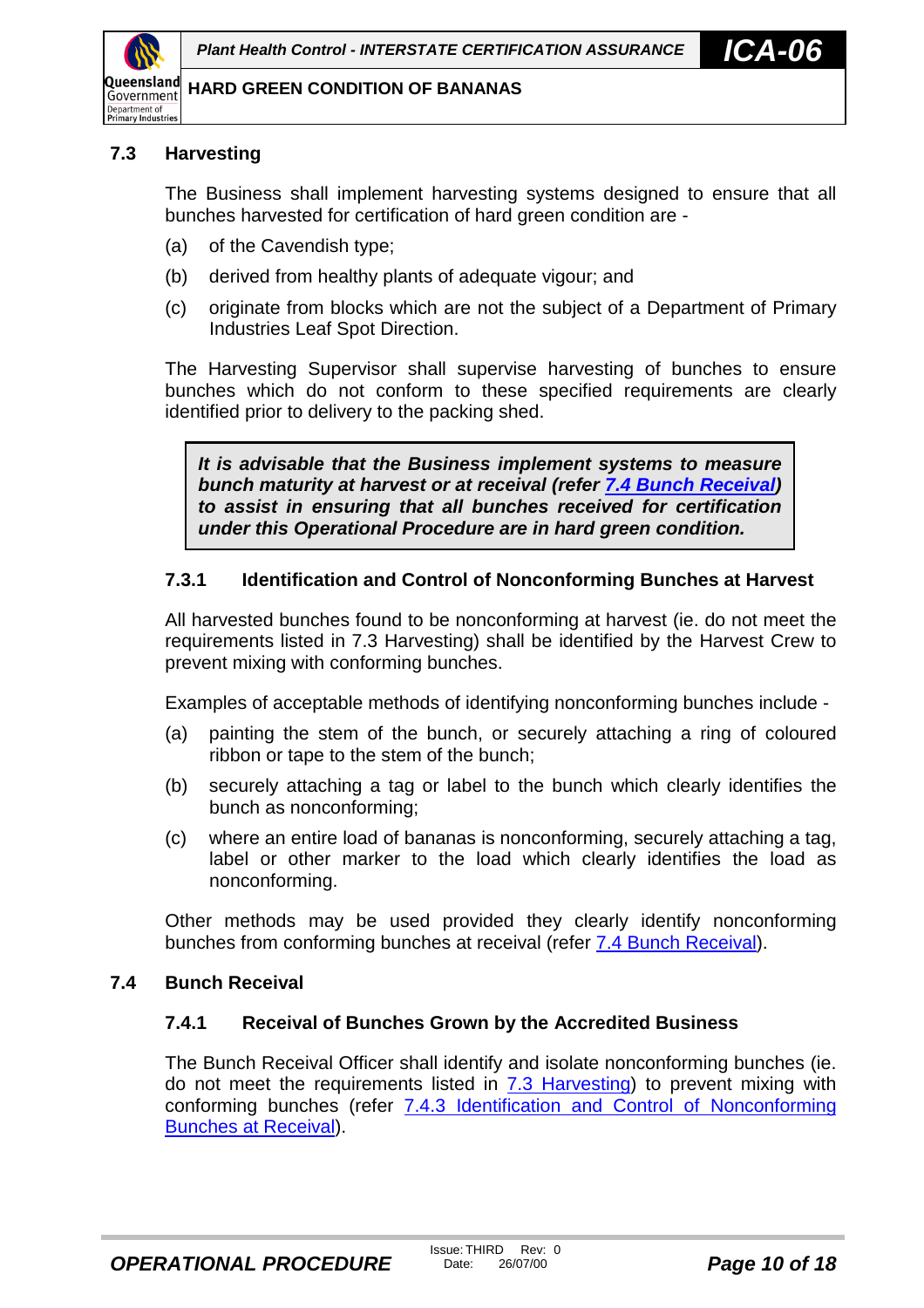<span id="page-10-0"></span>

#### **7.4.2 Receival of Bunches Grown by Another Business**

The Business shall advise growers supplying bunches for grading and packing for hard green condition of the requirements for harvesting bunches detailed in [7.3 Harvesting.](#page-9-0)

The Business shall maintain a *Grower Declaration for the Supply of Bananas for Certification for Hard Green Condition* (refer [Attachment 6\)](#page-23-0) for any business other than the ICA accredited Business, supplying bunches for certification of hard green condition under the ICA arrangement.

The Bunch Receival Officer shall ensure that any bunches received, which have been grown by another business, come from a business which has a current Grower Declaration.

*Grower Declarations supplied to an ICA accredited Business remain current as long as the details supplied by the grower in the declaration are accurate and continue to be complied with.*

The Bunch Receival Officer shall identify and isolate nonconforming bunches to prevent mixing with conforming bunches (refer 7.4.3 Identification and Control of Nonconforming Bunches at Receival).

#### **7.4.3 Identification and Control of Nonconforming Bunches at Receival**

All bunches received for grading and packing for hard green condition which are found to be nonconforming (ie. do not meet the requirements listed in [7.3](#page-9-0) [Harvesting\)](#page-9-0) shall be identified to prevent mixing with conforming bunches.

Examples of acceptable methods of identifying nonconforming bunches shall include -

- (a) painting the stem of the bunch, or securely attaching a ring of coloured ribbon or tape to the stem of the bunch;
- (b) securely attaching a tag or label to the bunch which clearly identifies the bunch as nonconforming;
- (c) locating nonconforming bunches in a separate area to conforming bunches and maintaining separation until the bunches are graded and packed;
- (d) dehanding the bunch and maintaining hands from nonconforming bunches separate and identifiable from hands originating from conforming bunches.

Other methods may be used provided they clearly identify nonconforming hands/bunches from conforming hands/bunches at grading and packing (refer 7.5 Grading and Packing).

#### **7.5 Grading and Packing**

All bananas from conforming bunches shall be inspected and sorted for hard green condition and broken skins.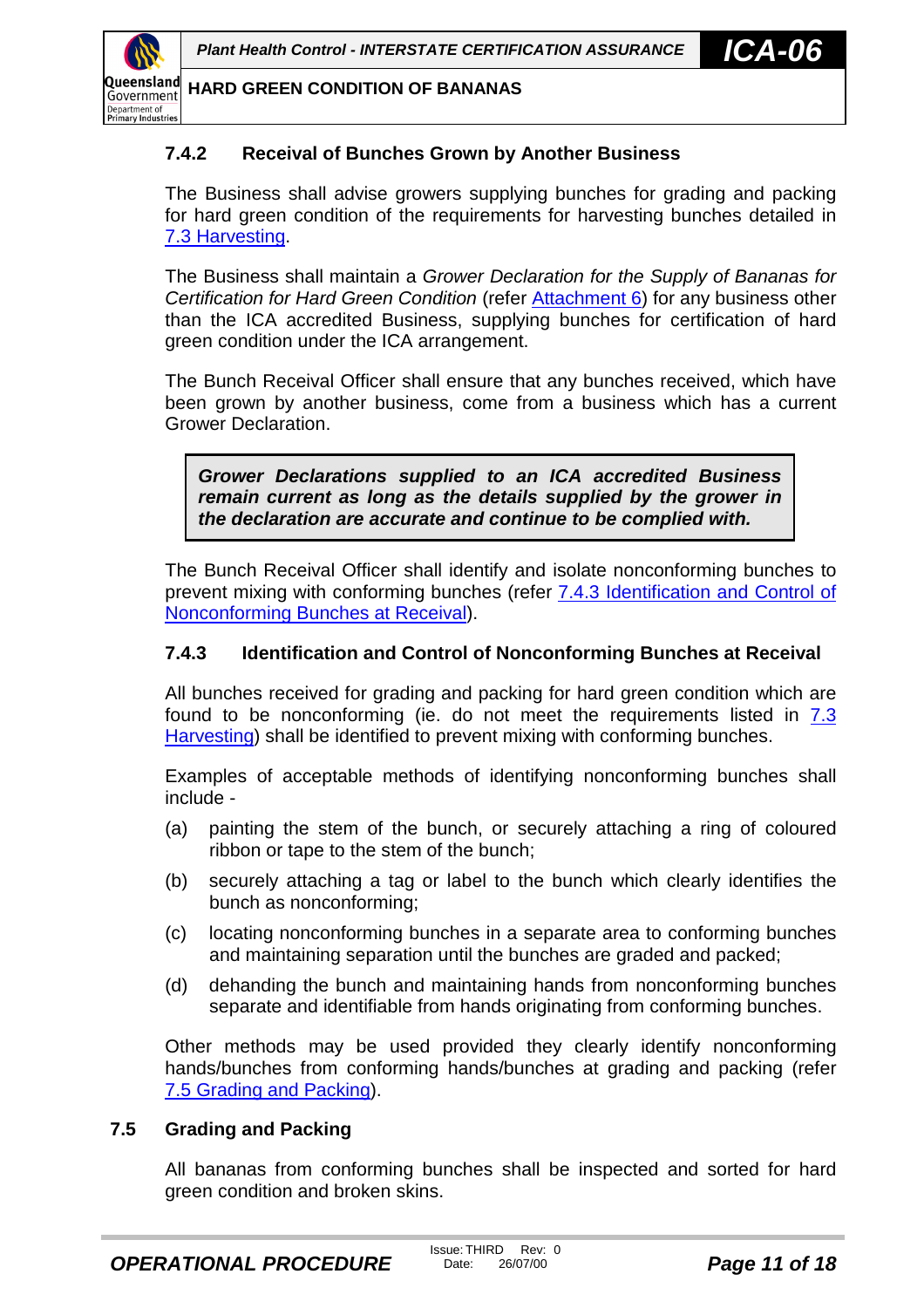<span id="page-11-0"></span>

Grading staff shall reject for certification under this Operational Procedure the following -

- (a) any single banana, or any hand or cluster which contains a banana whose flesh is not hard or is flexible, or which is not green or shows any yellow colouration other than sun bleaching;
- (b) any single banana, or any banana on the outside whorl of a hand or cluster (except a wing banana or distorted banana) which exceeds 42 mm in diameter when measured at right angles from the curvature of the fruit at a point one third from the flower end;
- (c) any banana with pre-harvest cracks, splits, punctures or other breaks of the skin which penetrate through to the flesh.

The Certification Controller shall oversee and supervise the grading and packing process to ensure only conforming bananas are packed for certification under this Operational Procedure.

#### **7.5.1 Identification and Control of Nonconforming Hands, Clusters or Singles**

The Business shall implement procedures for the control and identification of nonconforming hands, clusters or singles.

Procedures shall ensure that no mixing of conforming and nonconforming bananas can occur during grading and packing.

#### **7.6 Packed Product Inspection**

The Packed Product Controller shall continually monitor the sorting and packing process by selecting a minimum of one package from each pallet of packed product.

The Packed Product Controller shall advise the Certification Controller of any problems or potential problems detected in sample packages so corrective action can be implemented.

#### **7.6.1 Sample Selection**

Sample packages shall be selected at random from each pallet during assembly of the pallet.

Part pallets shall be regarded as full pallets for the purpose of this Operational Procedure.

#### **7.6.2 Examination of the Sample**

The Packed Product Controller shall carry out 100% inspection of the fruit in each sample package for compliance with the hard green condition requirements.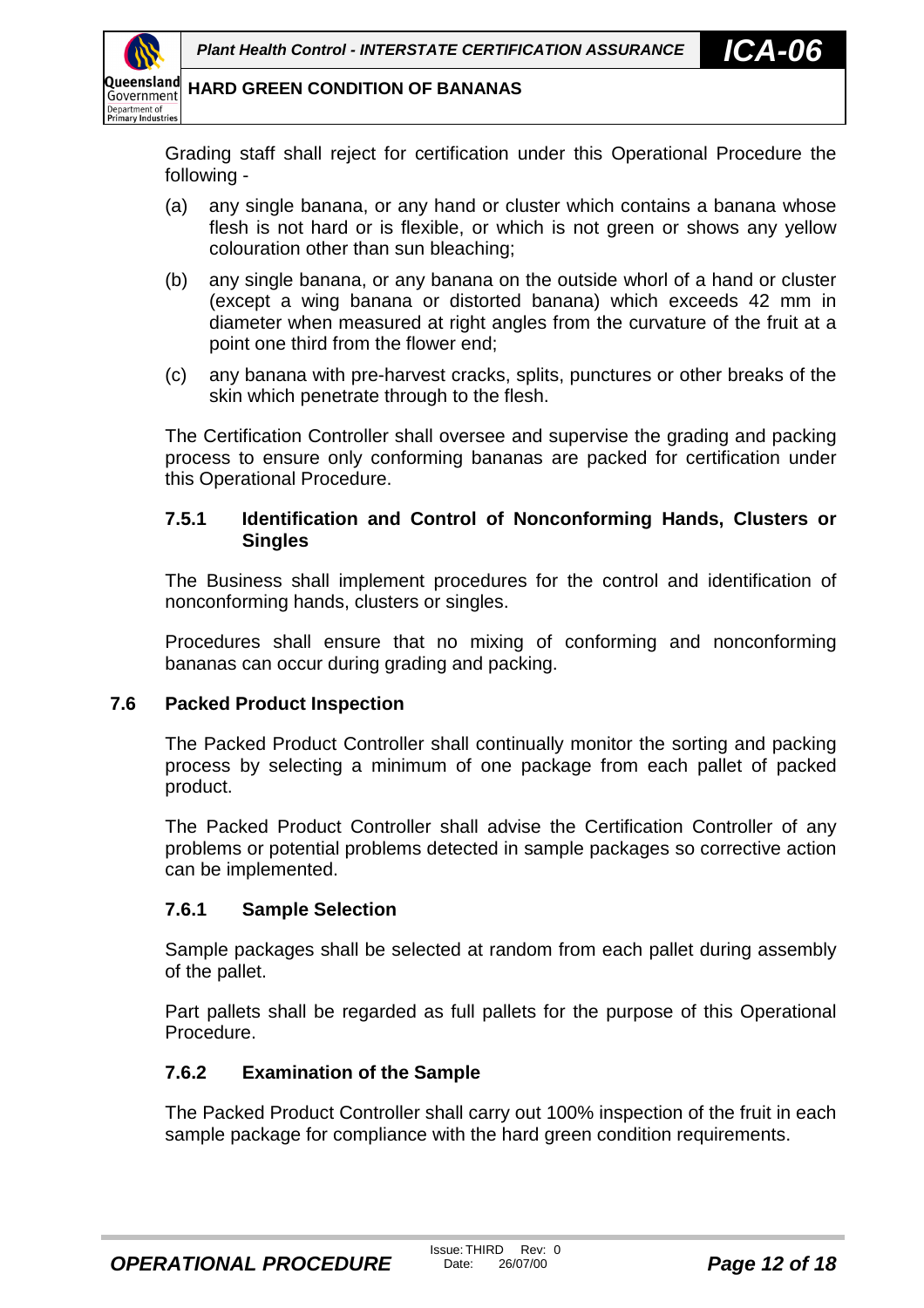

#### *Verification of Hard Green*

The Packed Product Controller shall ensure that the sample package contains -

- (a) no single banana, or any hand or cluster which contains a banana whose flesh is not hard or is flexible, or which is not green or shows any yellow colouration other than sun bleaching;
- (b) no single banana, or banana on the outside whorl (row) of any hand or cluster (except a wing banana or distorted banana) that exceed a maximum diameter of 42 mm when measured at right angles to the curvature of the fruit one third of the length from the flower end.

A wing banana is the first and second banana from either end of each row of a complete hand of bananas. Wing bananas tend to be triangular in cross-section with pronounced ridges.

A distorted banana includes doubles, malformed or abnormally shaped bananas.

Examples of wing and distorted bananas are shown in [Attachment 9 – Examples](#page-26-0) [of Typical Cavendish Type Bananas.](#page-26-0)

For clusters and singles, wing bananas may be identified by the presence of a complete cushion on one side of the cluster or single. Clusters or single bananas with a broken or cut edge on both sides of the cushion shall not be regarded as wing bananas.

Measurements shall be taken using a calibrated slide calliper or measuring template (refer [7.2 Maturity Testing Equipment\)](#page-8-0) as demonstrated in [Attachment 8](#page-25-0) [– Measuring Banana Diameter.](#page-25-0)

#### *Verification of Freedom From Broken Skin*

The Packed Product Controller shall examine all bananas in sample packages to ensure bananas are free from broken skin.

Broken skin includes pre-harvest cracks, splits, punctures or other breaks of the skin that penetrate through to the flesh.

#### *Verification of Cavendish Type*

The Packed Product Controller shall examine all bananas in sample packages to ensure bananas are of the Cavendish type.

Cavendish type includes but is not limited to the cultivars Williams, Mons Mari, Grande Naine, Dwarf Cavendish, WR1, JD Dwarf and JD Special.

Examples of typical Cavendish type bananas are shown in Attachment  $9 -$ [Examples of Typical Cavendish Type Bananas.](#page-26-0)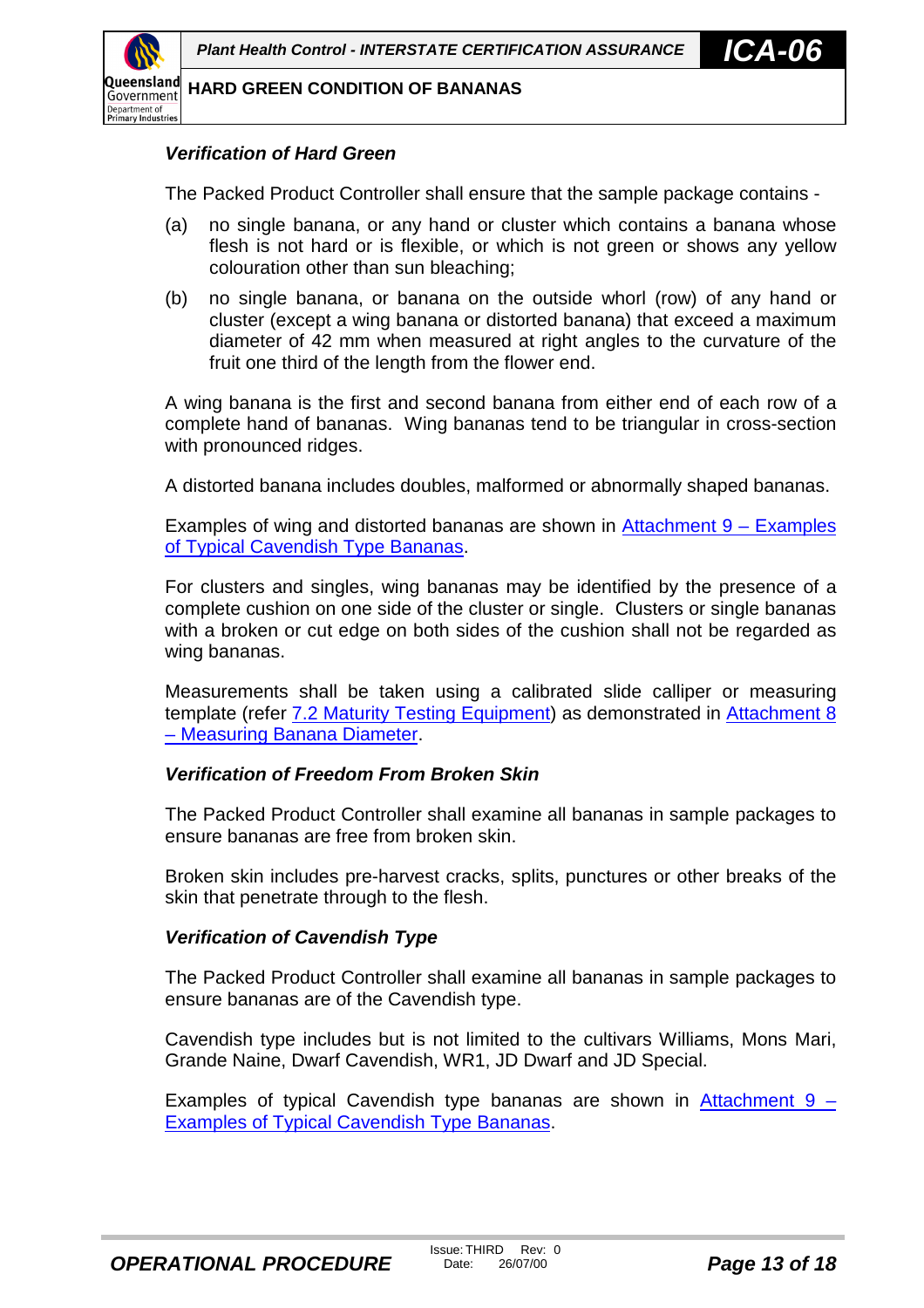<span id="page-13-0"></span>

Should the Packed Product Controller suspect that the cultivar is not of the Cavendish type, the Packed Product Controller shall in the first instance advise the Certification Controller.

The Certification Controller shall confirm with the grower or Harvest Supervisor that the bananas received are of the Cavendish type. Where necessary, the Certification Controller shall have samples examined by an officer of the Department of Primary Industries for confirmation of the banana type before passing the inspection lot.

#### **7.6.3 Identification of Sample Packages**

Sample packages shall be sequentially numbered during the day of packing.

The Packed Product Controller shall identify each sample package by placing a stamp or sticker with the lettering PPS No. (Packed Product Sample No.) on the exposed end of the package and mark on or below the identifier the sequential sample number and their initials prior to returning it to the pallet.

The sample packages examined by the Packed Product Controller shall be stacked on the pallet with the PPS No. visible on the outside of each pallet packed for certification of hard green condition.

An example of a PPS No. stamp or sticker is shown as Attachment  $5 -$ [Identification of Packed Product Sample Packages](#page-22-0)

#### **7.6.4 Action Following Identification of Nonconforming Packed Product**

If any single fruit in a sample package is found to be past the hard green stage, has broken skin or is not of the Cavendish type, the Packed Product Controller shall -

- (a) reject the sample package;
- (b) withdraw and isolate all packed product on incomplete pallets at the time of the inspection; and
- (c) stop the packing line.

Withdrawn packed product may be limited to only those packages packed on the day the nonconformance was detected.

The Certification Controller shall be advised if any sample package is rejected. The Certification Controller shall advise the grading staff of the nonconformance and conduct an investigation to identify the cause.

Once any problems have been identified and rectified, grading and packing may **recommence on to new pallets**.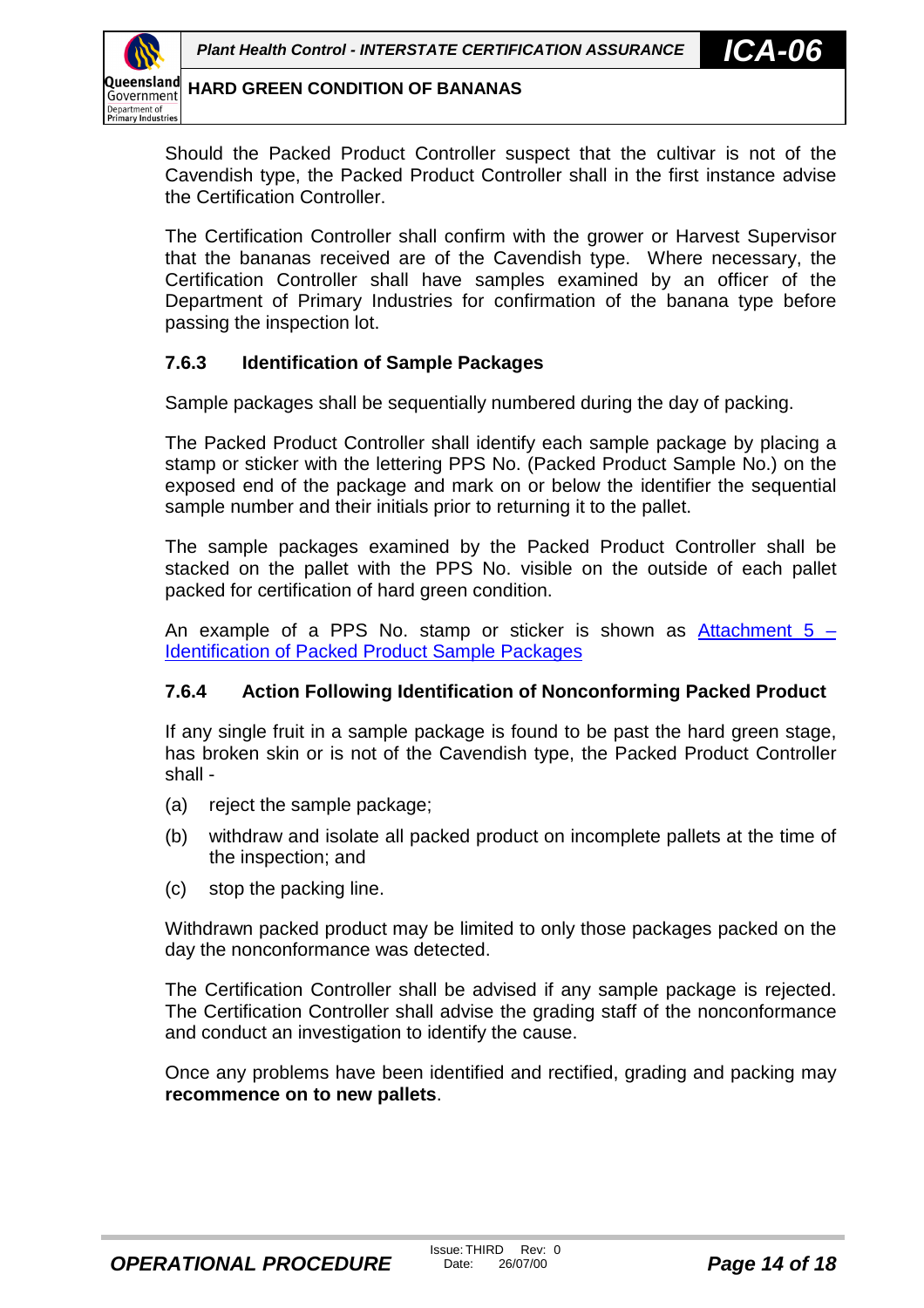<span id="page-14-0"></span>

The Packed Product Controller shall note in the "Comments" section of the Packed Product Inspection Record next to the entry for the sample package which failed inspection, the reason for failure and the number of withdrawn packages.

Following resumption of grading and packing, the Packed Product Controller shall select another three sample packages at random from the withdrawn pallets. The Packed Product Controller shall carry out 100% inspection of these three sample packages for conformance with the requirements listed in [6.](#page-6-0) [Requirement.](#page-6-0)

Sample packages shall be given the next three Packed Product Sample (PPS) numbers after the sample package which initially failed inspection and shall be identified as for [7.6.6 Packed Product Inspection Records.](#page-15-0) The inspection results shall be entered on the Packed Product Inspection Record.

If all three sample packages are found to conform, the withdrawn pallets and the three sample packages may be passed for certification and returned to the pallet assembly point.

If any of the three sample packages contain a nonconforming banana, all packages on the withdrawn pallets and the three sample packages shall be rejected.

#### **7.6.5 Rejected Product**

Rejected packages shall be isolated and clearly identified to prevent mixing with conforming packages.

Rejected packages shall be handled as follows -

(a) where sample packages contain single bananas or bananas on the outside whorl of a hand or cluster (except wing bananas or distorted bananas) which are **not hard green** rejected packages must -

be treated with an approved postharvest treatment;

**or**

be regraded and repacked;

(b) where sample packages contain bananas **with broken skins** the rejected packages must -

be treated with an approved postharvest treatment;

**or**

be regraded and repacked;

(c) where sample packages contain bananas which are not **of the Cavendish type,** rejected packages must -

be treated with an approved postharvest treatment.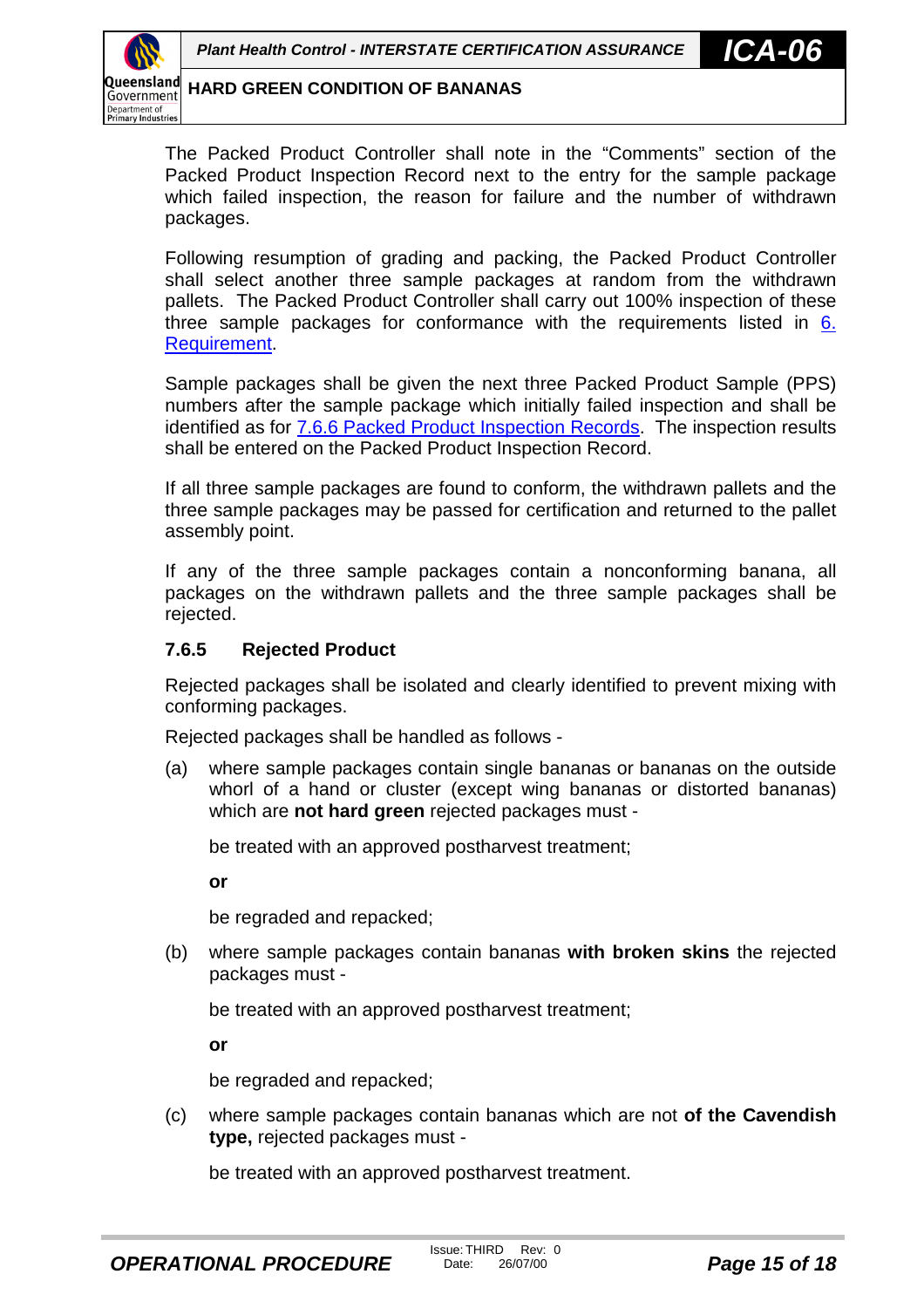<span id="page-15-0"></span>

Rejected packages which have been regraded and repacked must be reinspected in accordance with this section prior to certification under this Operational Procedure.

Alternatively, rejected packages may be consigned to markets that do not require certification of hard green condition.

#### **7.6.6 Packed Product Inspection Records**

The Packed Product Controller shall maintain records of the results of packed product inspection.

Packed product inspection records shall be in the form of a Packed Product Inspection Record (refer [Attachment 3](#page-20-0)) or records which capture the same information.

Packed product inspection records **must** include -

- the Interstate Produce (IP) Number of the Business that operates the approved facility in which the bananas were packed;
- the date of inspection of the sample package:
- $\bullet$  the sample package sequential number (PPS No.);
- the inspection result for the sample package;
- details of defects or problems detected during inspection;
- the number of any withdrawn or rejected packages;
- the name and signature of Packed Product Controller.

An example of a completed Packed Product Inspection Record is shown as [Attachment 4.](#page-21-0)

#### **7.7 Dispatch**

#### **7.7.1 Package Identification**

The Authorised Dispatcher shall ensure that, after grading and packing, each package is marked in indelible and legible characters of at least 5 mm, with-

- the Interstate Produce (IP) number of the accredited Business that packed the bananas;
- the words "MEETS ICA-06"; and
- the date or date code on which the produce was packed;

prior to the issuance of an Assurance Certificate by the Business under this Operational Procedure.

#### **7.7.2 Assurance Certificates**

The Authorised Dispatcher shall ensure an Assurance Certificate is completed and signed by an Authorised Signatory of the Business prior to consignment of produce to a market requiring certification of hard green condition.

Assurance Certificates shall be in the form of a *Plant Health Assurance Certificate* [FDU 384]. A completed example is shown as [Attachment 2.](#page-19-0)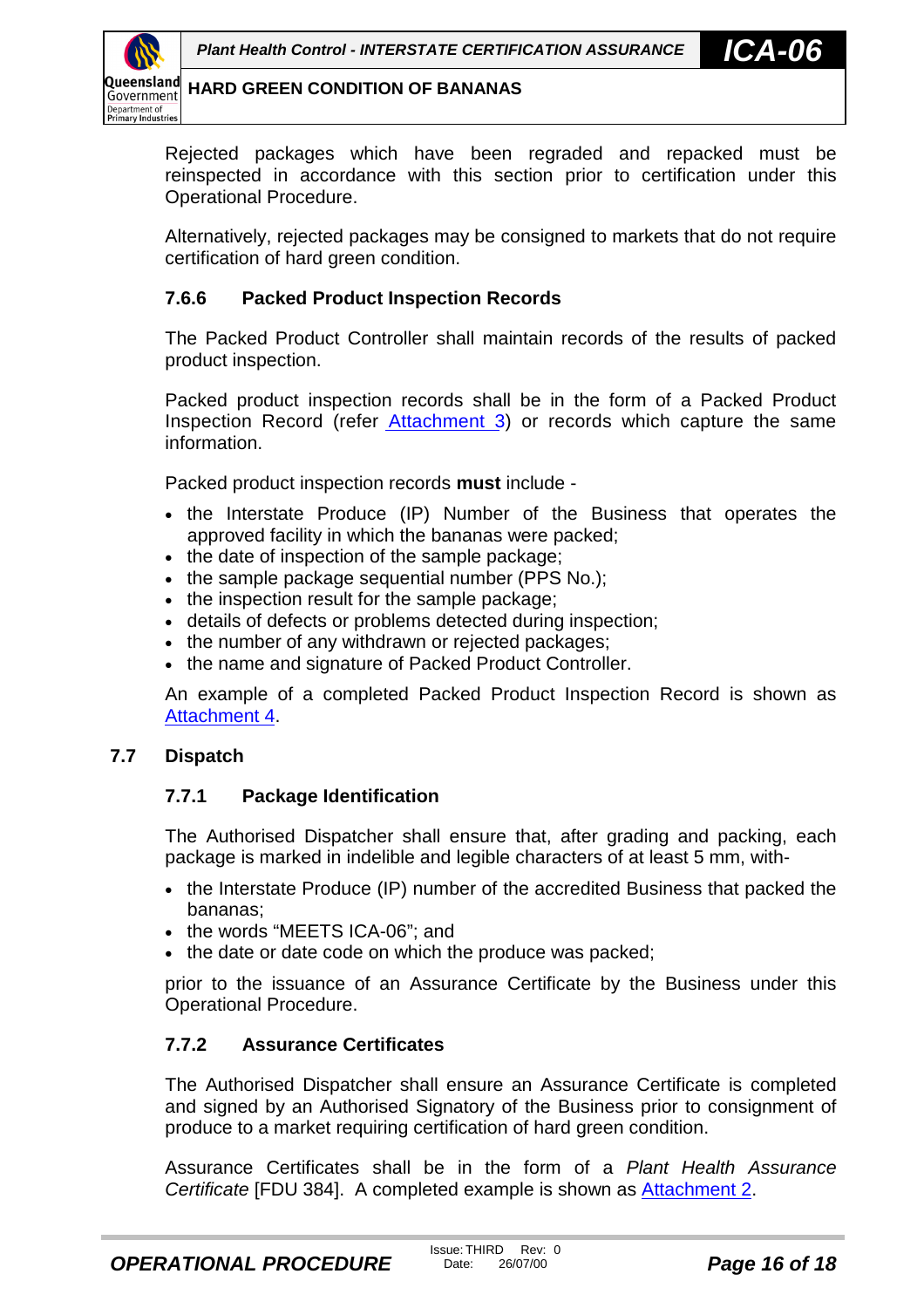<span id="page-16-0"></span>

Individual Assurance Certificates shall be issued to cover each consignment (ie. a discreet quantity of product transported to a single consignee at one time) to avoid splitting of consignments.

Assurance Certificates shall be completed, issued and distributed in accordance with the Work Instruction *Guidelines for Completion of Plant Health Assurance Certificates* [WI-02].

#### **7.7.3 Assurance Certificate Distribution**

The **original** (yellow copy) must accompany the consignment.

The **duplicate** (white) copy must be retained by the Business.

#### **7.8 ICA System Records**

The Business shall maintain the following records -

- (a) maturity testing equipment calibration test records (refer [7.2.2\)](#page-8-0);
- (b) if applicable, a current *Grower Declaration for the Supply of Bananas for Certification for Hard Green Condition* from any other Business supplying bananas for certification of hard green condition under the ICA arrangement (refer [7.4.2\)](#page-10-0);
- (c) Packed Product Inspection Record (refer [7.6.6\)](#page-15-0);
- (d) a copy of each *Plant Health Assurance Certificate* [FDU 384] issued by the Business (refer 7.7.3).

ICA system records shall be retained for a period of not less than 24 months from completion.

ICA system records shall be made available on request by an Inspector.

#### **7.9 ICA System Documentation**

The Business shall maintain the following documentation-

- (a) a copy of the Business's current Application for Accreditation (refer [Attachment 1\)](#page-18-0);
- (b) a current copy of this Operational Procedure;
- (c) a current *Certificate of Accreditation for an Interstate Certification Assurance Arrangement*.

ICA system documentation shall be made available on request by an Inspector.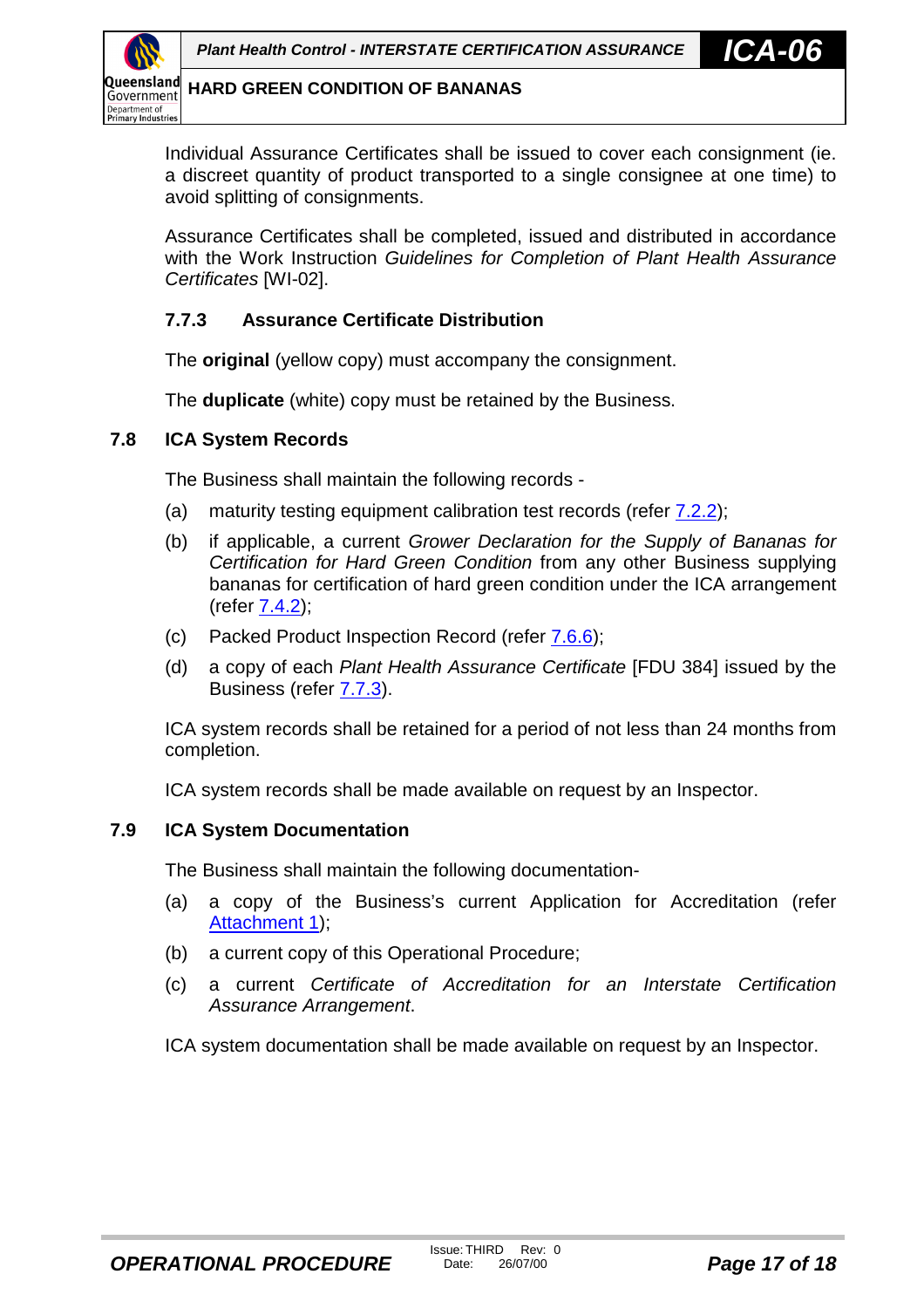<span id="page-17-0"></span>

### **8. ATTACHMENTS**

| <b>Attachment 1</b> | Application for Accreditation of a Business<br>for an Interstate Certification Assurance<br>(ICA) Arrangement | <b>FDU 385</b><br><b>(FRONT PAGE</b><br>ONLY)   |
|---------------------|---------------------------------------------------------------------------------------------------------------|-------------------------------------------------|
| <b>Attachment 2</b> | <b>Plant Health Assurance Certificate</b>                                                                     | <b>FDU 384</b><br>(COMPLETED<br><b>EXAMPLE)</b> |
| <b>Attachment 3</b> | <b>Packed Product Inspection Record</b>                                                                       | (BLANK)                                         |
| <b>Attachment 4</b> | <b>Packed Product Inspection Record</b>                                                                       | (COMPLETED<br><b>EXAMPLE)</b>                   |
| <b>Attachment 5</b> | Identification of Packed Product Sample<br>Packages                                                           |                                                 |
| <b>Attachment 6</b> | Grower Declaration for the Supply of<br>Bananas for Certification for Hard Green<br>Condition                 | (BLANK)                                         |
| <b>Attachment 7</b> | Grower Declaration for the Supply of<br>Bananas for Certification for Hard Green<br>Condition                 | (COMPLETED<br><b>EXAMPLE)</b>                   |
| <b>Attachment 8</b> | Measuring Banana Diameter                                                                                     |                                                 |
| <b>Attachment 9</b> | Examples of Typical Cavendish<br>Type<br>Bananas                                                              |                                                 |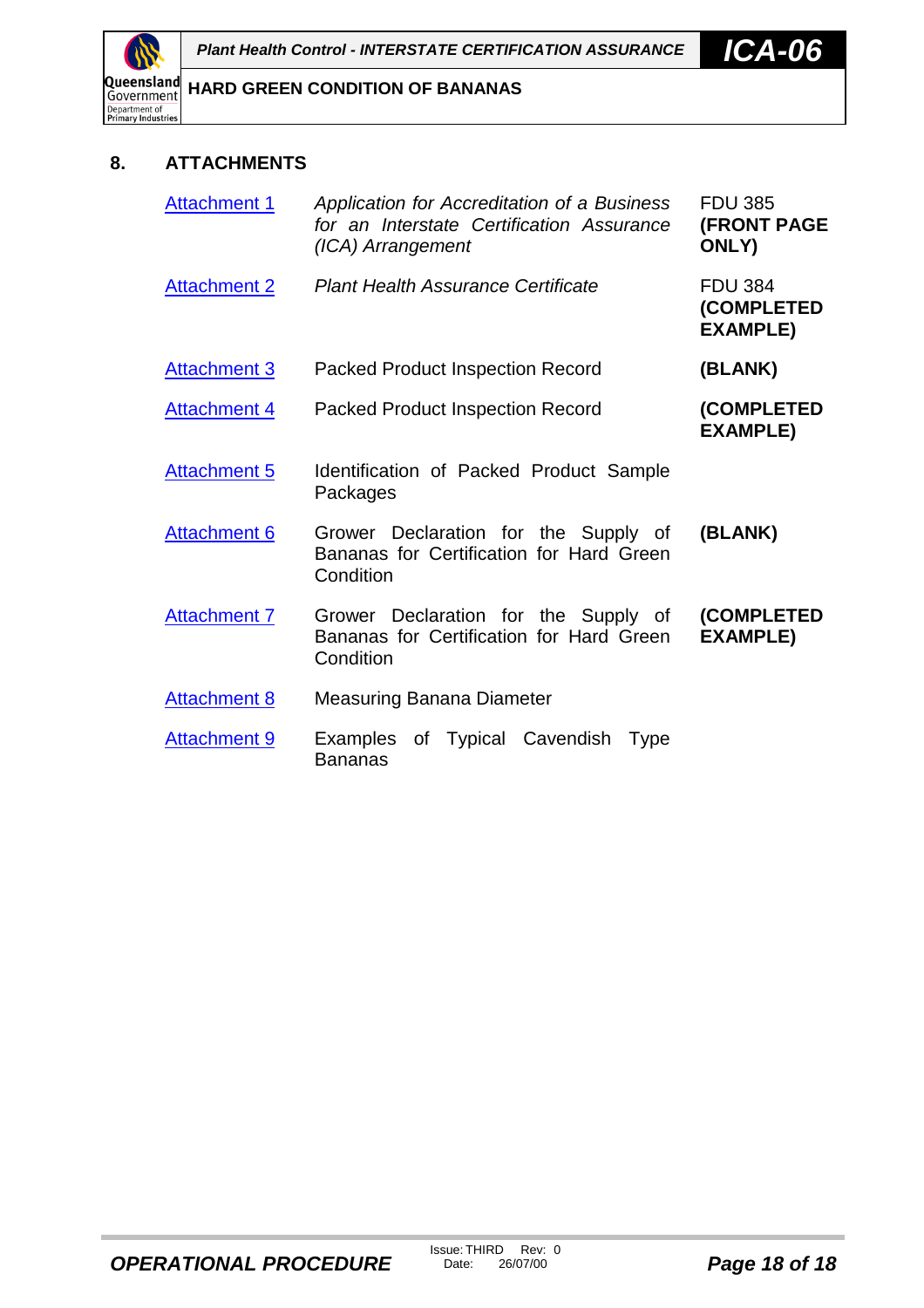<span id="page-18-0"></span>

|     | <b>DEPARTMENT O</b><br><b>RIMARY INDUSTRU</b>                                                                              |                                                                                                                                    |                  | <b>Application for Accreditation of a Business for an</b><br><b>Interstate Certification Assurance (ICA) Arrangement</b>                                                                                                                     |
|-----|----------------------------------------------------------------------------------------------------------------------------|------------------------------------------------------------------------------------------------------------------------------------|------------------|----------------------------------------------------------------------------------------------------------------------------------------------------------------------------------------------------------------------------------------------|
|     | Indicate the type of application being made                                                                                |                                                                                                                                    |                  | Tick each box that describes your business and the type of application and                                                                                                                                                                   |
|     | Renewal<br><b>New</b><br>Amendment                                                                                         |                                                                                                                                    |                  | provide specific details where required. Only one ICA arrangement, that is<br>one Operational Procedure at one facility, may be covered in one application.                                                                                  |
|     | <b>Business Details</b>                                                                                                    |                                                                                                                                    |                  |                                                                                                                                                                                                                                              |
| (a) | Type of Ownership of Business                                                                                              |                                                                                                                                    | (please specify) |                                                                                                                                                                                                                                              |
|     | Individual<br><b>Incorporated Company</b><br><b>Cooperative Association</b><br>Partnership                                 |                                                                                                                                    | Other            |                                                                                                                                                                                                                                              |
|     |                                                                                                                            |                                                                                                                                    |                  | (Print your full name including any given names. For partnerships, print the full name of each partner in their                                                                                                                              |
| (b) | Name of Applicant/s                                                                                                        |                                                                                                                                    |                  | normal order. For incorporated companies and cooperatives, print the full registered name of the organisation.)                                                                                                                              |
|     |                                                                                                                            |                                                                                                                                    |                  |                                                                                                                                                                                                                                              |
|     | Australian Company Number or Australian Registered Body Number                                                             |                                                                                                                                    |                  | Companies must provide proof of incorporation by attaching a copy of their                                                                                                                                                                   |
|     | <b>ACN</b><br><b>ARBN</b>                                                                                                  |                                                                                                                                    |                  | Certificate of incorporation or similar document from the Australian Securities<br>Commission. Cooperative associations must provide a copy of their Certificate<br>of Registration or a registration search from the Department of Justice. |
| (c) | Trading Name/s of the business (include any business or brand names used by the business on packages of certified produce) |                                                                                                                                    |                  |                                                                                                                                                                                                                                              |
|     |                                                                                                                            |                                                                                                                                    |                  |                                                                                                                                                                                                                                              |
| (d) | Postal address of the business                                                                                             |                                                                                                                                    |                  |                                                                                                                                                                                                                                              |
|     |                                                                                                                            |                                                                                                                                    | <b>Telephone</b> |                                                                                                                                                                                                                                              |
|     |                                                                                                                            |                                                                                                                                    | Facsimile\       |                                                                                                                                                                                                                                              |
|     |                                                                                                                            | Postcode                                                                                                                           | <b>Mobile</b>    |                                                                                                                                                                                                                                              |
| (e) | Has the business been registered previously.<br>in Q'ld for the interstate movement of produce?                            | N <sub>o</sub>                                                                                                                     | Yes              | Wyes, give the business's<br>Q<br>Interstate Produce (IP) Number                                                                                                                                                                             |
| 2.  | <i><b>Operational Procedure and Facility Details</b></i>                                                                   |                                                                                                                                    |                  |                                                                                                                                                                                                                                              |
| (a) | Operational Procedure used in this ICA arrangement Yrefer to list of Operational Procedures)<br>Reference No.              |                                                                                                                                    |                  |                                                                                                                                                                                                                                              |
|     | $\rm~IC$                                                                                                                   | of the Operational Procedure is documented<br>in two parts, indicate the part or parts for<br>which you are seeking accreditation. |                  | Part A     Part B     Parts A & B                                                                                                                                                                                                            |
|     | Title of Operational Procedure (print the full title of the Operational Procedure)                                         |                                                                                                                                    |                  |                                                                                                                                                                                                                                              |
|     | Street address of the facility                                                                                             |                                                                                                                                    |                  |                                                                                                                                                                                                                                              |
| (b) |                                                                                                                            |                                                                                                                                    | Telephone        |                                                                                                                                                                                                                                              |
|     |                                                                                                                            |                                                                                                                                    |                  |                                                                                                                                                                                                                                              |
|     |                                                                                                                            |                                                                                                                                    | Facsimile        |                                                                                                                                                                                                                                              |
|     |                                                                                                                            | Postcode                                                                                                                           | Mobile           |                                                                                                                                                                                                                                              |
|     | 3. Authorised Signatories (for Assurance Certificates)                                                                     |                                                                                                                                    |                  |                                                                                                                                                                                                                                              |
|     | Family Name<br>Certification                                                                                               |                                                                                                                                    | Given Name/s     | Specimen Signature                                                                                                                                                                                                                           |
|     | <b>Controller</b><br>Back-Up                                                                                               |                                                                                                                                    |                  |                                                                                                                                                                                                                                              |
|     | Certification<br><b>Controller</b>                                                                                         |                                                                                                                                    |                  |                                                                                                                                                                                                                                              |
|     |                                                                                                                            |                                                                                                                                    |                  |                                                                                                                                                                                                                                              |
|     | Additional<br>Authorised                                                                                                   |                                                                                                                                    |                  |                                                                                                                                                                                                                                              |
|     | Signatories                                                                                                                |                                                                                                                                    |                  |                                                                                                                                                                                                                                              |
|     |                                                                                                                            |                                                                                                                                    |                  |                                                                                                                                                                                                                                              |
|     |                                                                                                                            |                                                                                                                                    |                  |                                                                                                                                                                                                                                              |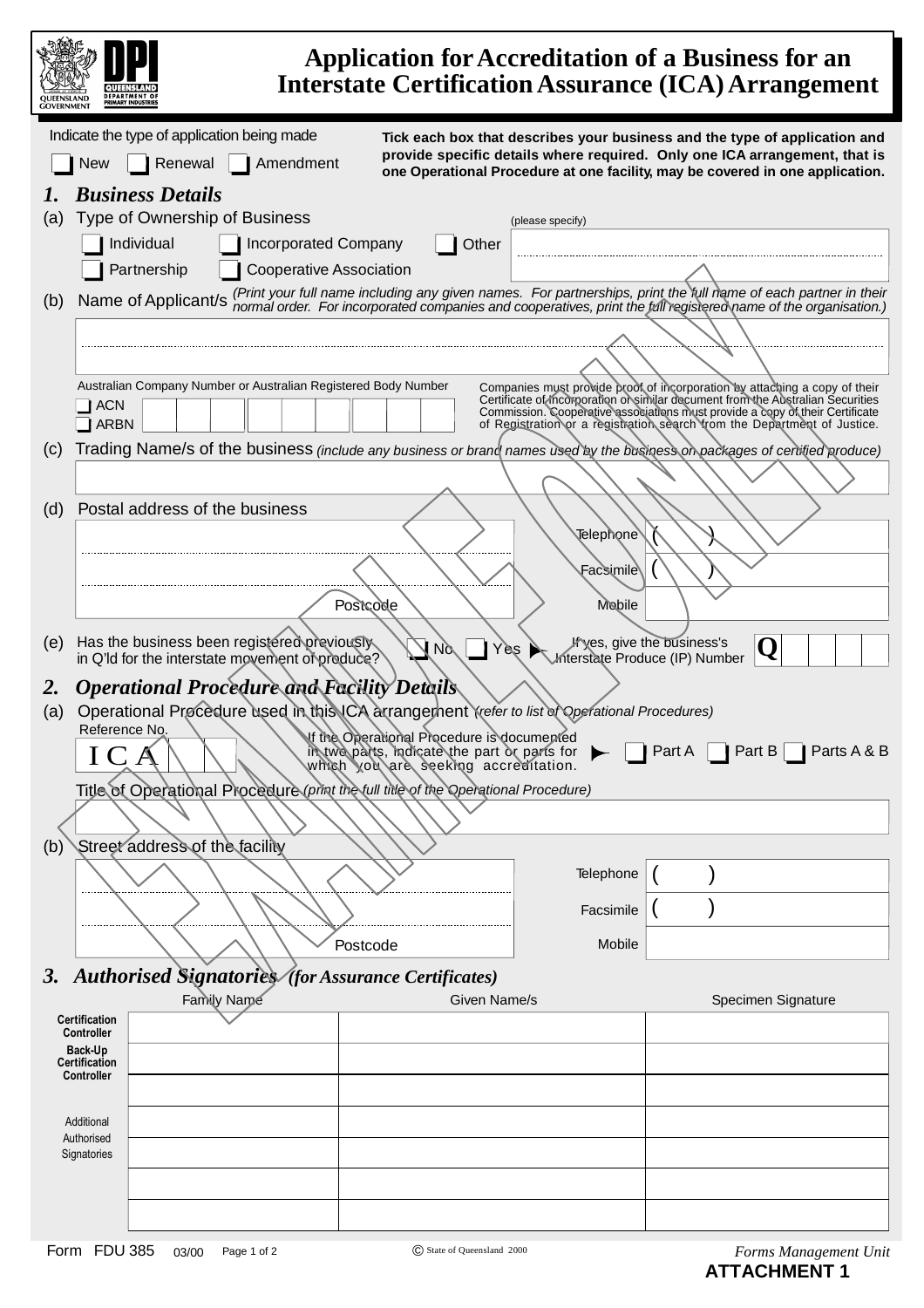<span id="page-19-0"></span>

|                                                            | Original - Consignment<br>Duplicate - Business                                               |                                                      |                                                                                                                                                     |                                                | <b>Plant Health</b><br><b>Assurance Certificate</b> |
|------------------------------------------------------------|----------------------------------------------------------------------------------------------|------------------------------------------------------|-----------------------------------------------------------------------------------------------------------------------------------------------------|------------------------------------------------|-----------------------------------------------------|
| <b>ORIGINAL</b><br><b>Consignment Details</b><br>Consignor | (Please print)                                                                               |                                                      | Consignee                                                                                                                                           | <b>Certificate Number</b>                      | 9999999                                             |
| Name<br>Address Tully Road                                 | Joe's Bananas Pty Ltd                                                                        |                                                      | <b>Banana Agents Pty Ltd</b><br>Name<br>Address Melbourne Markets                                                                                   |                                                |                                                     |
|                                                            | Tully NQ 4854                                                                                |                                                      | Footscray VIC 3011                                                                                                                                  |                                                |                                                     |
| Name<br>Address                                            | Reconsigned To (Splitting consignments or reconsigning whole consignments)                   |                                                      | Method of Transport (Provide details where known)<br>Road Truck/Trailer<br>Rail<br>Consignment<br>Air<br>Airline/Flight no.<br>Vessel Name &<br>Sea |                                                |                                                     |
|                                                            | <b>Certification Details</b> (Please print)<br>Accredited Business that Prepared the Produce |                                                      | Voyage no<br>Grower or Packer                                                                                                                       |                                                |                                                     |
| Address Tully Road                                         | <u>Name Joe's Bananas Pty Ltd</u><br>Tully NQ 4854                                           |                                                      | Name Joe's Bananas Pty Lind<br>Address Tutty Road<br>TUNY NQ 4854                                                                                   |                                                |                                                     |
|                                                            | IP No. of Acc. Business Brand Name or Identifying Marks (as marked on packages)              |                                                      |                                                                                                                                                     |                                                | Date Code (as marked on packages)                   |
| Q 9999                                                     |                                                                                              | Joe's Bandnas                                        |                                                                                                                                                     |                                                | 000722                                              |
|                                                            | Number of Packages Type of Packages (eg. trays, cartons)                                     | Type of Produce                                      |                                                                                                                                                     | Authorisation for Split Consignment            |                                                     |
| <u> 1584</u>                                               | Cartons                                                                                      | <u>Bananas</u>                                       |                                                                                                                                                     |                                                |                                                     |
|                                                            |                                                                                              |                                                      |                                                                                                                                                     |                                                |                                                     |
|                                                            |                                                                                              |                                                      |                                                                                                                                                     |                                                |                                                     |
| Date                                                       | <b>Treatment</b>                                                                             | Chercical (Active Ingredient)                        | Concentration                                                                                                                                       |                                                | Duration and Temperature                            |
| $\prime$                                                   | <b>Dipping</b>                                                                               | Dimetheate                                           | 400ppm                                                                                                                                              | One min.                                       | 10 sec. then wet for 60 sec.                        |
|                                                            | Dipping<br>Flood Spraying                                                                    | Penthion<br><b>Qimethoate</b>                        | 412.5ppm<br>400ppm                                                                                                                                  | One min.<br>10 seconds then wet for 60 seconds | 10 sec. then wet for 60 sec.                        |
|                                                            | Plood Spraying                                                                               | Fenthion                                             | 412.5ppm                                                                                                                                            | 10 seconds then wet for 60 seconds             |                                                     |
|                                                            | Non-recirculated Spray                                                                       | Fenthion                                             | 412.5ppm                                                                                                                                            | 10 seconds then wet for 60 seconds             |                                                     |
|                                                            | Fumigation<br><b>Neat Treatment</b>                                                          | Methyl Bromide<br>$\Box$ Hot Air                     | g/m <sup>3</sup><br>Hot Water                                                                                                                       | Two hours @<br>min. @                          | $^{\circ}$ C<br>$^{\circ}$ C                        |
| 100                                                        |                                                                                              | Bananas in a hard green condition with unbroken skin |                                                                                                                                                     |                                                |                                                     |
| <b>Additional Certification</b>                            |                                                                                              |                                                      |                                                                                                                                                     |                                                |                                                     |
|                                                            |                                                                                              |                                                      |                                                                                                                                                     |                                                |                                                     |

to the business under the *Plant Protection Act 1989* and that the details shown above are true and correct in every particular.

| Authorised Signatory's Name (Please print)<br>sianature |                  | Date |
|---------------------------------------------------------|------------------|------|
| <b>Arthur Signatory</b>                                 | Dianatorii<br>ЛV |      |

**ATTACHMENT 2**

Form FDU 384 4/00 *Forms Management Unit* © State of Queensland 2000 <u>22/07/00</u>  $\widetilde{\mathcal{L}}$ ignatory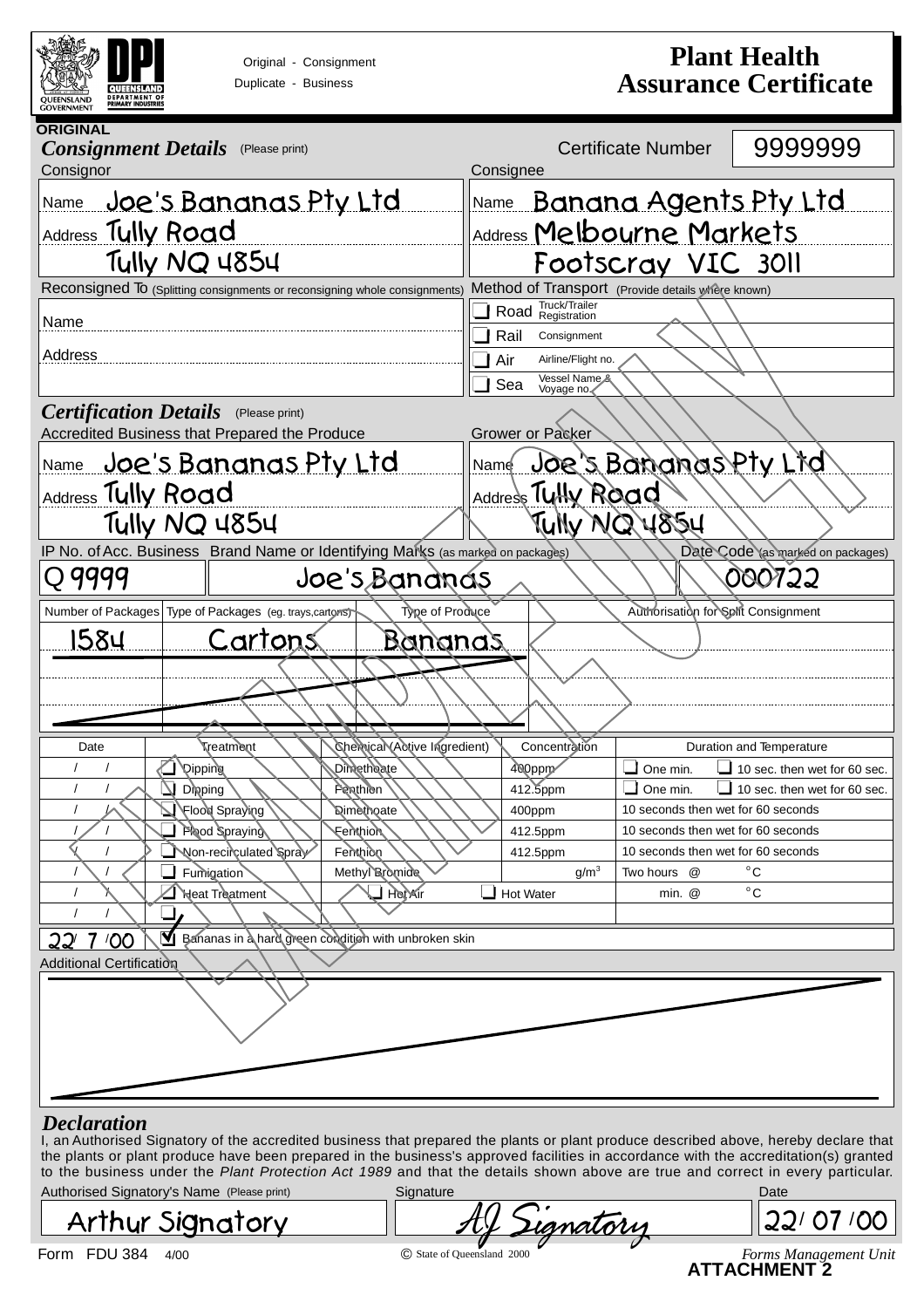# **PACKED PRODUCT INSPECTION RECORD**

<span id="page-20-0"></span>

| IP NUMBER:              |     |                   | DATE:                 |           | $\overline{\phantom{a}}$<br>$\sqrt{2}$ |    | PAGE                                                                                                              | OF              | <b>PAGES</b> |
|-------------------------|-----|-------------------|-----------------------|-----------|----------------------------------------|----|-------------------------------------------------------------------------------------------------------------------|-----------------|--------------|
| PPS No.                 |     | <b>HARD GREEN</b> | <b>UNBROKEN SKINS</b> |           | <b>CAVENDISH TYPE</b>                  |    |                                                                                                                   | <b>COMMENTS</b> |              |
|                         | Yes | $\mathsf{No}$     | Yes                   | <b>No</b> | Yes                                    | No | (Note any defects or problems detected during inspection<br>and the number of any withdrawn or rejected packages) |                 |              |
| 1                       |     |                   |                       |           |                                        |    |                                                                                                                   |                 |              |
| $\overline{2}$          |     |                   |                       |           |                                        |    |                                                                                                                   |                 |              |
| $\overline{3}$          |     |                   |                       |           |                                        |    |                                                                                                                   |                 |              |
| $\overline{\mathbf{4}}$ |     |                   |                       |           |                                        |    |                                                                                                                   |                 |              |
| 5                       |     |                   |                       |           |                                        |    |                                                                                                                   |                 |              |
| $\,6$                   |     |                   |                       |           |                                        |    |                                                                                                                   |                 |              |
| $\overline{7}$          |     |                   |                       |           |                                        |    |                                                                                                                   |                 |              |
| 8                       |     |                   |                       |           |                                        |    |                                                                                                                   |                 |              |
| $9\,$                   |     |                   |                       |           |                                        |    |                                                                                                                   |                 |              |
| 10                      |     |                   |                       |           |                                        |    |                                                                                                                   |                 |              |
| 11                      |     |                   |                       |           |                                        |    |                                                                                                                   |                 |              |
| 12                      |     |                   |                       |           |                                        |    |                                                                                                                   |                 |              |
| 13                      |     |                   |                       |           |                                        |    |                                                                                                                   |                 |              |
| 14                      |     |                   |                       |           |                                        |    |                                                                                                                   |                 |              |
| 15                      |     |                   |                       |           |                                        |    |                                                                                                                   |                 |              |
| 16                      |     |                   |                       |           |                                        |    |                                                                                                                   |                 |              |
| 17                      |     |                   |                       |           |                                        |    |                                                                                                                   |                 |              |
| 18                      |     |                   |                       |           |                                        |    |                                                                                                                   |                 |              |
| 19                      |     |                   |                       |           |                                        |    |                                                                                                                   |                 |              |
| 20                      |     |                   |                       |           |                                        |    |                                                                                                                   |                 |              |
| $\overline{21}$         |     |                   |                       |           |                                        |    |                                                                                                                   |                 |              |
| 22                      |     |                   |                       |           |                                        |    |                                                                                                                   |                 |              |
| 23                      |     |                   |                       |           |                                        |    |                                                                                                                   |                 |              |
| $\overline{24}$         |     |                   |                       |           |                                        |    |                                                                                                                   |                 |              |
| $\overline{25}$         |     |                   |                       |           |                                        |    |                                                                                                                   |                 |              |
| 26                      |     |                   |                       |           |                                        |    |                                                                                                                   |                 |              |
| $\overline{27}$         |     |                   |                       |           |                                        |    |                                                                                                                   |                 |              |
| 28                      |     |                   |                       |           |                                        |    |                                                                                                                   |                 |              |
| 29                      |     |                   |                       |           |                                        |    |                                                                                                                   |                 |              |
| 30                      |     |                   |                       |           |                                        |    |                                                                                                                   |                 |              |
| 31                      |     |                   |                       |           |                                        |    |                                                                                                                   |                 |              |
| 32                      |     |                   |                       |           |                                        |    |                                                                                                                   |                 |              |
| 33                      |     |                   |                       |           |                                        |    |                                                                                                                   |                 |              |
| 34                      |     |                   |                       |           |                                        |    |                                                                                                                   |                 |              |
| 35                      |     |                   |                       |           |                                        |    |                                                                                                                   |                 |              |
| 36                      |     |                   |                       |           |                                        |    |                                                                                                                   |                 |              |
| 37                      |     |                   |                       |           |                                        |    |                                                                                                                   |                 |              |
| 38                      |     |                   |                       |           |                                        |    |                                                                                                                   |                 |              |
| 39                      |     |                   |                       |           |                                        |    |                                                                                                                   |                 |              |
| 40                      |     |                   |                       |           |                                        |    |                                                                                                                   |                 |              |
| 41                      |     |                   |                       |           |                                        |    |                                                                                                                   |                 |              |
| 42                      |     |                   |                       |           |                                        |    |                                                                                                                   |                 |              |
| 43                      |     |                   |                       |           |                                        |    |                                                                                                                   |                 |              |
| 44                      |     |                   |                       |           |                                        |    |                                                                                                                   |                 |              |
| 45                      |     |                   |                       |           |                                        |    |                                                                                                                   |                 |              |
| 46                      |     |                   |                       |           |                                        |    |                                                                                                                   |                 |              |
| 47                      |     |                   |                       |           |                                        |    |                                                                                                                   |                 |              |
| 48                      |     |                   |                       |           |                                        |    |                                                                                                                   |                 |              |
| 49                      |     |                   |                       |           |                                        |    |                                                                                                                   |                 |              |
| 50                      |     |                   |                       |           |                                        |    |                                                                                                                   |                 |              |

**Packed Product Controller:**

\_\_\_\_\_\_\_\_\_\_\_\_\_\_\_\_\_\_\_\_\_\_\_\_\_\_ \_\_\_\_\_\_\_\_\_\_\_\_\_\_\_\_\_\_\_\_\_\_\_\_\_\_ / / Printed Name  $\begin{array}{ccc} & & / & / \\ \hline \end{array}$ 

**ATTACHMENT 3**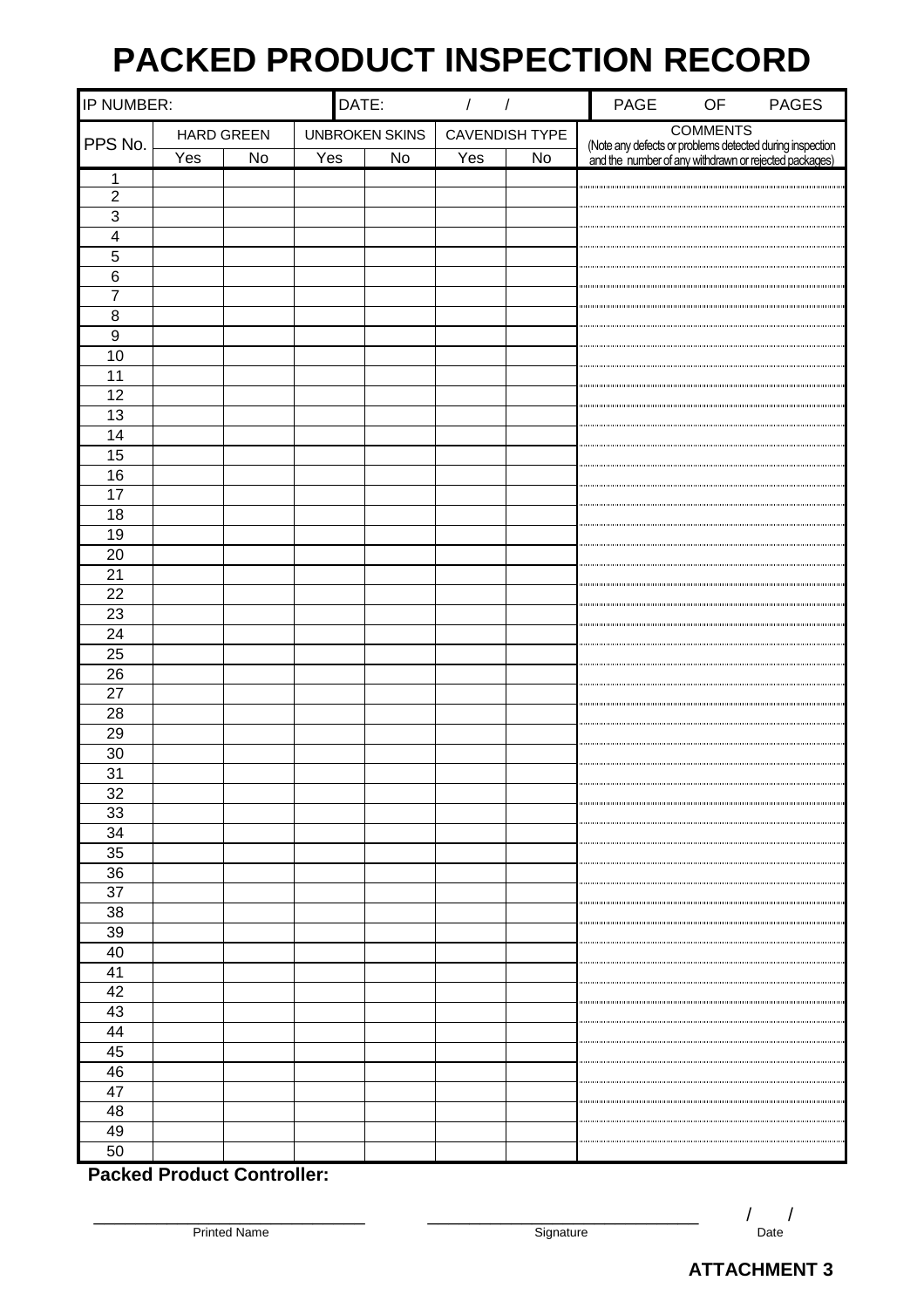# **PACKED PRODUCT INSPECTION RECORD**

<span id="page-21-0"></span>

| IP NUMBER: Q 9999 |                   |    | DATE:  |                       | 22/07/00              |           | <b>PAGE</b><br><b>OF</b><br>$\overline{\mathbf{3}}$<br><b>PAGES</b>                                               |
|-------------------|-------------------|----|--------|-----------------------|-----------------------|-----------|-------------------------------------------------------------------------------------------------------------------|
|                   | <b>HARD GREEN</b> |    |        | <b>UNBROKEN SKINS</b> | <b>CAVENDISH TYPE</b> |           | <b>COMMENTS</b>                                                                                                   |
| PPS No.           | Yes               | No | Yes    | No                    | Yes                   | <b>No</b> | (Note any defects or problems detected during inspection<br>and the number of any withdrawn or rejected packages) |
| 1                 | ✓                 |    | ✓      |                       | ✓                     |           |                                                                                                                   |
| $\overline{2}$    | ✓                 |    | ✓      |                       | ✓                     |           |                                                                                                                   |
| 3                 | ✓                 |    | ✓      |                       | ✓                     |           |                                                                                                                   |
| $\overline{4}$    | ✓                 |    | ✓      |                       | ✓                     |           |                                                                                                                   |
| 5                 | ✓                 |    | ✓      |                       | ✓                     |           |                                                                                                                   |
| 6                 | ✓                 |    | ✓      |                       | ✓                     |           |                                                                                                                   |
| $\overline{7}$    | ✓<br>✓            |    | ✓<br>✓ |                       | $\checkmark$          |           |                                                                                                                   |
| 8<br>9            | ✓                 |    | ✓      |                       | ✓<br>✓                |           |                                                                                                                   |
| 10                | ✓                 |    | ✓      |                       | ✓                     |           |                                                                                                                   |
| 11                |                   |    |        |                       |                       |           |                                                                                                                   |
| 12                |                   |    | ✓      |                       | ✓                     |           |                                                                                                                   |
| 13                |                   |    | ✓      |                       |                       |           |                                                                                                                   |
| 14                | ✓                 |    | ✓      |                       | ✓                     |           | Some bird damage evident but OK                                                                                   |
| 15                | ✓                 |    | ✓      |                       | ✓                     |           |                                                                                                                   |
| 16                | ✓                 |    | ✓      |                       |                       |           |                                                                                                                   |
| 17                | ✓                 |    | ✓      |                       | ✓                     |           |                                                                                                                   |
| 18                | ✓                 |    | ✓      |                       |                       |           |                                                                                                                   |
| 19                | ✓                 |    | ✓      |                       |                       |           |                                                                                                                   |
| 20                |                   |    | ✓      |                       |                       |           |                                                                                                                   |
| 21                |                   | ✓  | ✓      |                       | ✓                     |           | 2 fruit > 42mm. Package rejected                                                                                  |
| 22                | ✓                 |    |        |                       |                       |           | 157 packages x 2 pallets w'drawn                                                                                  |
| 23                | ✓                 |    |        |                       |                       |           | Sample packages passed OK                                                                                         |
| 24                | ✓                 |    |        |                       |                       |           | and 2 pallets returned.                                                                                           |
| 25                | ✓                 |    | ✓      |                       |                       |           | Graders & Bunch Receival Officer                                                                                  |
| 26                | ✓                 |    |        |                       |                       |           | advised bananas going oversize.                                                                                   |
| 27                |                   |    | ✓      |                       | ✓                     |           | PPS No. 21 regraded & repacked.                                                                                   |
| 28<br>29          | ✓                 |    |        |                       |                       |           |                                                                                                                   |
| 30                |                   |    | ✓      |                       |                       |           |                                                                                                                   |
| 31                |                   |    |        |                       |                       |           |                                                                                                                   |
| 32                |                   |    |        |                       |                       |           |                                                                                                                   |
| 33                |                   |    |        |                       |                       |           | Split through to flesh (reject).                                                                                  |
| 34                |                   |    | ✓      |                       | ✓                     |           |                                                                                                                   |
| 35                |                   |    |        |                       |                       |           |                                                                                                                   |
| 36                |                   |    |        |                       | ✓                     |           | 120 packages x 2 pallets w'drawn.<br>Sample package failed for<br>Dipackages rejected & regraded.                 |
| 137               |                   |    |        |                       | ✓                     |           |                                                                                                                   |
| 38                |                   |    |        |                       | ✓                     |           | Grading carefully monitored.                                                                                      |
| 39                |                   |    |        |                       | ✓                     |           |                                                                                                                   |
| 40                |                   |    |        |                       | ✓                     |           |                                                                                                                   |
| 41                |                   |    |        |                       |                       |           |                                                                                                                   |
| 42                | ✓                 |    |        |                       | ✓                     |           |                                                                                                                   |
| 43                |                   |    |        |                       | ✓                     |           |                                                                                                                   |
| 44                |                   |    | ✓      |                       | ✓                     |           |                                                                                                                   |
| 45                | ✓                 |    | ✓      |                       | ✓<br>✓                |           |                                                                                                                   |
| 46<br>47          | ✓                 |    | ✓      |                       | ✓                     |           |                                                                                                                   |
| 48                | ✓                 |    | ✓      |                       |                       |           |                                                                                                                   |
| 49                | ✓                 |    | ✓      |                       | ✓                     |           |                                                                                                                   |
| 50                |                   |    |        |                       |                       |           |                                                                                                                   |

**Packed Product Controller:**

P Controller P P P Controller 22/07/00 P Controller P J Controller 22/07

**ATTACHMENT 4**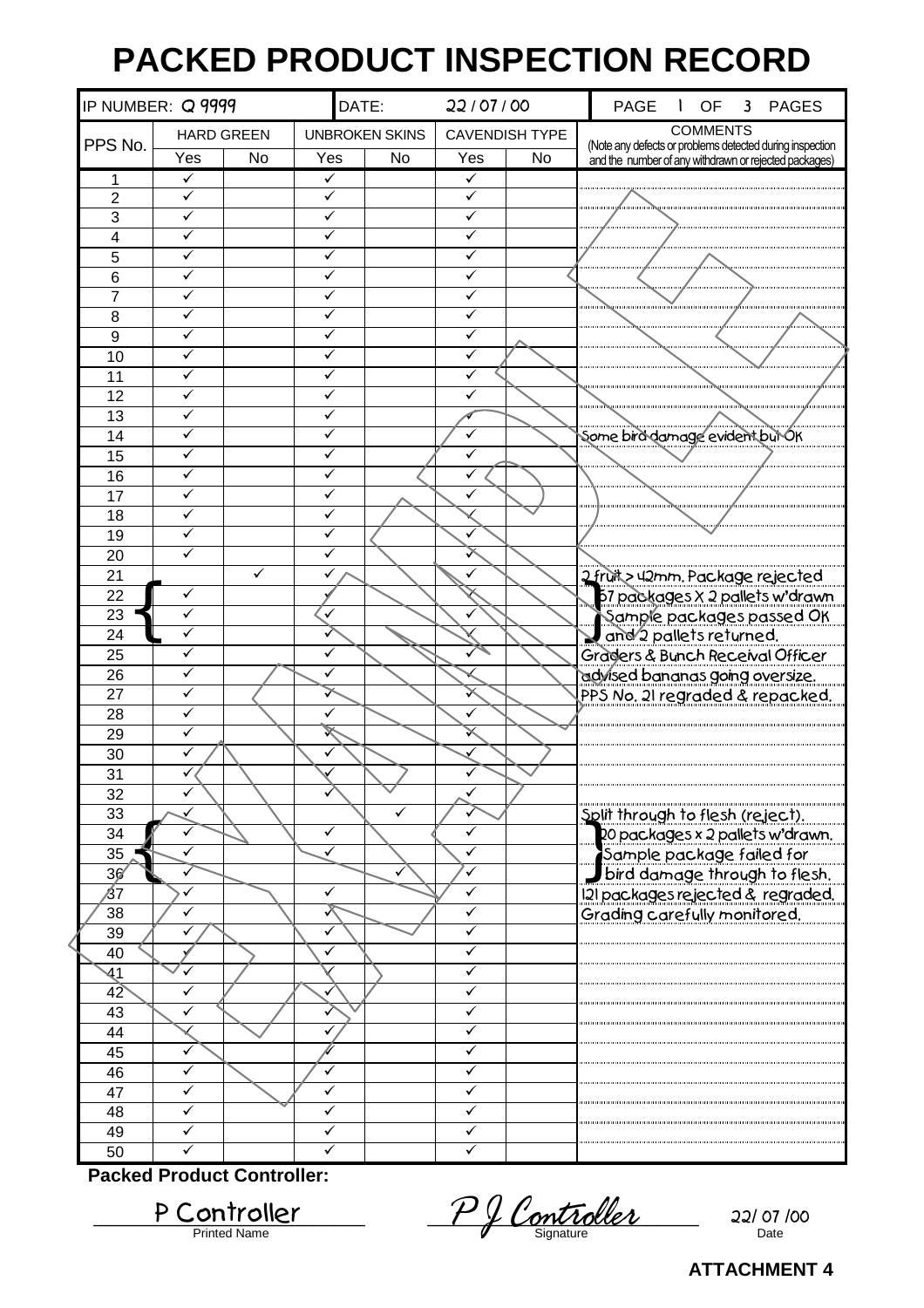#### <span id="page-22-0"></span>**Marking Sample Packages After Packed Product Inspection**

Following inspection, the Packed Product Controller must-

- (a) mark one end of each sample package by applying a stamp or sticker with the PPS No. (Packed Product Sample No.) and their initials as shown below;
- (b) ensure that the PPS No. stamp or sticker is visible on the exposed end of the package when the package is assembled on the pallet.

**Stamp or Sticker Design (Example Only)**

# **PPS NO.**

**Completed Stamp or Sticker (Example Only)**

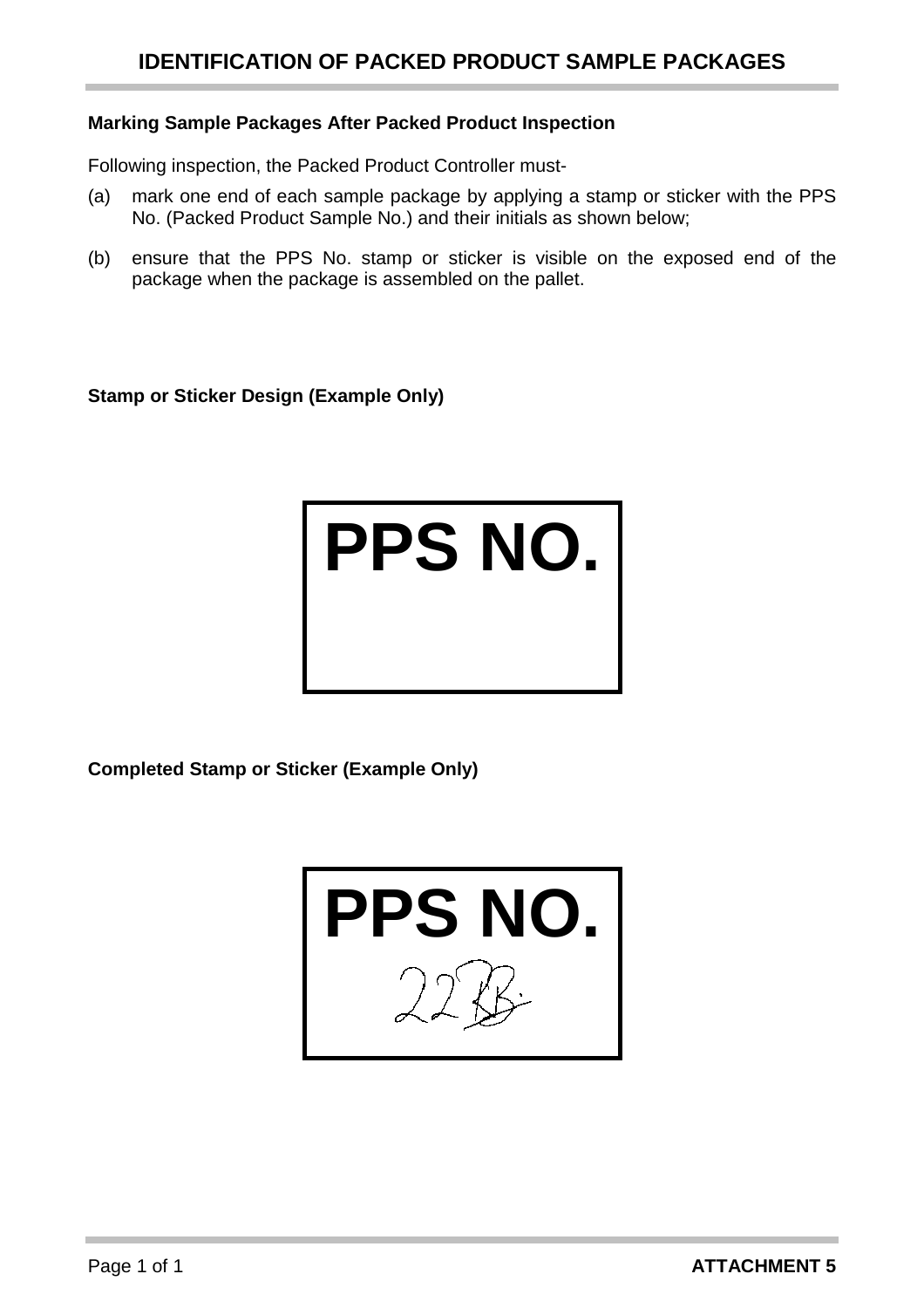## **GROWER DECLARATION FOR THE SUPPLY OF BANANAS FOR HARD GREEN CONDITION**

<span id="page-23-0"></span>*A 'Grower Declaration for the Supply of Banans for Hard Green Condition' must be provided by the business that grows and harvests bananas to the accredited business that packs the bananas for certificfication under the Operational Procedure Hard Green Condition of Bananas ICA-06.*

|                    | (full printed name) |
|--------------------|---------------------|
| of                 | (address)           |
| hereby declare to- |                     |
|                    | (name of business)  |
| at                 | (facility address)  |

Interstate Produce Number **Q**\_\_\_\_\_\_\_\_\_\_, that any bunches of bananas supplied by me for grading and packing for certification of hard green condition will only -

- (a) be of the Cavendish variety; and
- (b) be derived from healthy plants of adequate vigour; and
- (c) originate from blocks which are not the subject of a Department of Primary Industries Leaf Spot Direction.

Any bunches supplied by me to the above business which do not meet these requirements will be clearly identified in the following manner-

| (insert colour)                                                                                                                                          |
|----------------------------------------------------------------------------------------------------------------------------------------------------------|
| securely attaching a ring of _________________ (insert colour), coloured ribbon<br>or tape to the stem of each bunch                                     |
| securely attaching a tag or label to each bunch containing the words-                                                                                    |
| when an entire load of bunches is delivered, securely attaching to the load-<br>a tag containing the words-                                              |
| a label containing the words-<br><u> 1989 - Johann John Stoff, deutscher Stoff als der Stoff als der Stoff als der Stoff als der Stoff als der Stoff</u> |
|                                                                                                                                                          |
| Signature<br>Date                                                                                                                                        |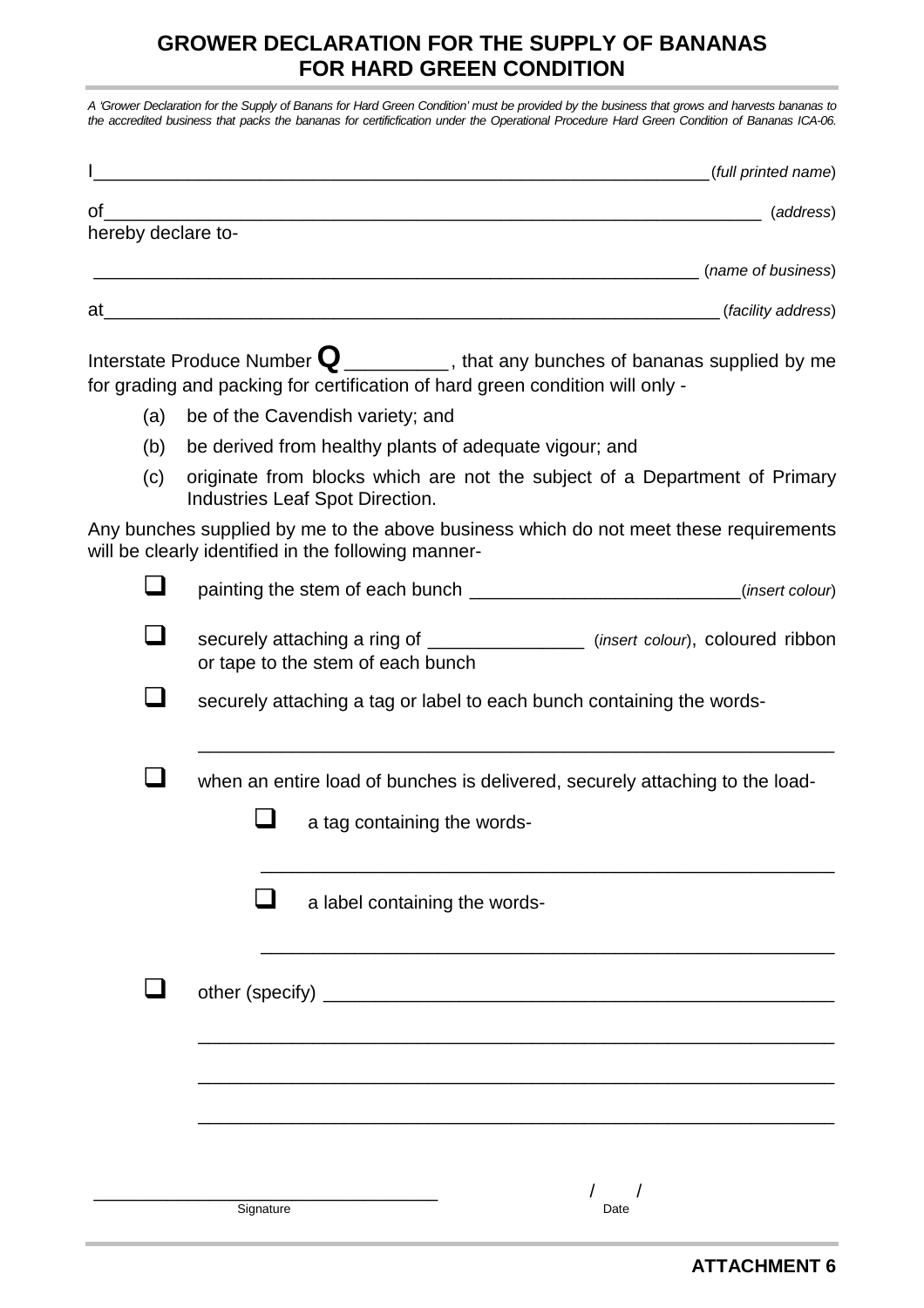## **GROWER DECLARATION FOR THE SUPPLY OF BANANAS FOR HARD GREEN CONDITION**

<span id="page-24-0"></span>*A 'Grower Declaration for the Supply of Banans for Hard Green Condition' must be provided by the business that grows and harvests bananas to the accredited business that packs the bananas for certificfication under the Operational Procedure Hard Green Condition of Bananas ICA-06.*

|                                                                                                                                              | <u>Tohnathon Grower</u><br>(full printed name)                                                                                                                            |  |
|----------------------------------------------------------------------------------------------------------------------------------------------|---------------------------------------------------------------------------------------------------------------------------------------------------------------------------|--|
| <u>of Innisfall Road, Mena Creek NQ 4871</u><br>(address)<br>hereby declare to-                                                              |                                                                                                                                                                           |  |
| <u>Toe's Bananas Ptu, Ltd</u><br>(name) of business)                                                                                         |                                                                                                                                                                           |  |
| at Tulluy Road, Tulluy NQ 4854<br><i>(facility address)</i>                                                                                  |                                                                                                                                                                           |  |
|                                                                                                                                              | Interstate Produce Number $\mathbf{Q}$ 9999 , that any bunches of bananas supplied by me<br>for grading and packing for certification of hard green condition will only - |  |
| (a)                                                                                                                                          | be of the Cavendish variety; and                                                                                                                                          |  |
| (b)                                                                                                                                          | be derived from healthy plants of adequate vigour; and                                                                                                                    |  |
| (c)                                                                                                                                          | originate from blocks which are not the subject of a Department of Primary<br>Industries Leaf Spot Direction                                                              |  |
| Any bunches supplied by me to the above business which do not meet these requirements<br>will be clearly identified in the following manner- |                                                                                                                                                                           |  |
|                                                                                                                                              | painting the stem of each bunch<br>(insert colour)                                                                                                                        |  |
| $\boldsymbol{\mathbf{\Xi}}$                                                                                                                  | R©d<br>securely attaching a ring of $\geq$<br>(insert colour), coloured ribbon<br>or tape to the stem of each bunch                                                       |  |
|                                                                                                                                              | securely attaching a tag or label to each bunch containing the words-                                                                                                     |  |
|                                                                                                                                              |                                                                                                                                                                           |  |
|                                                                                                                                              | when an entire load of bunches is delivered, securely attaching to the load-                                                                                              |  |
|                                                                                                                                              | a tag containing the words-                                                                                                                                               |  |
|                                                                                                                                              |                                                                                                                                                                           |  |
|                                                                                                                                              | a label containing the words-                                                                                                                                             |  |
|                                                                                                                                              |                                                                                                                                                                           |  |
|                                                                                                                                              | other (specify)                                                                                                                                                           |  |
|                                                                                                                                              |                                                                                                                                                                           |  |
|                                                                                                                                              |                                                                                                                                                                           |  |
|                                                                                                                                              |                                                                                                                                                                           |  |
|                                                                                                                                              |                                                                                                                                                                           |  |
|                                                                                                                                              | OWer<br>221 07 100<br>Date<br>Signature                                                                                                                                   |  |
|                                                                                                                                              |                                                                                                                                                                           |  |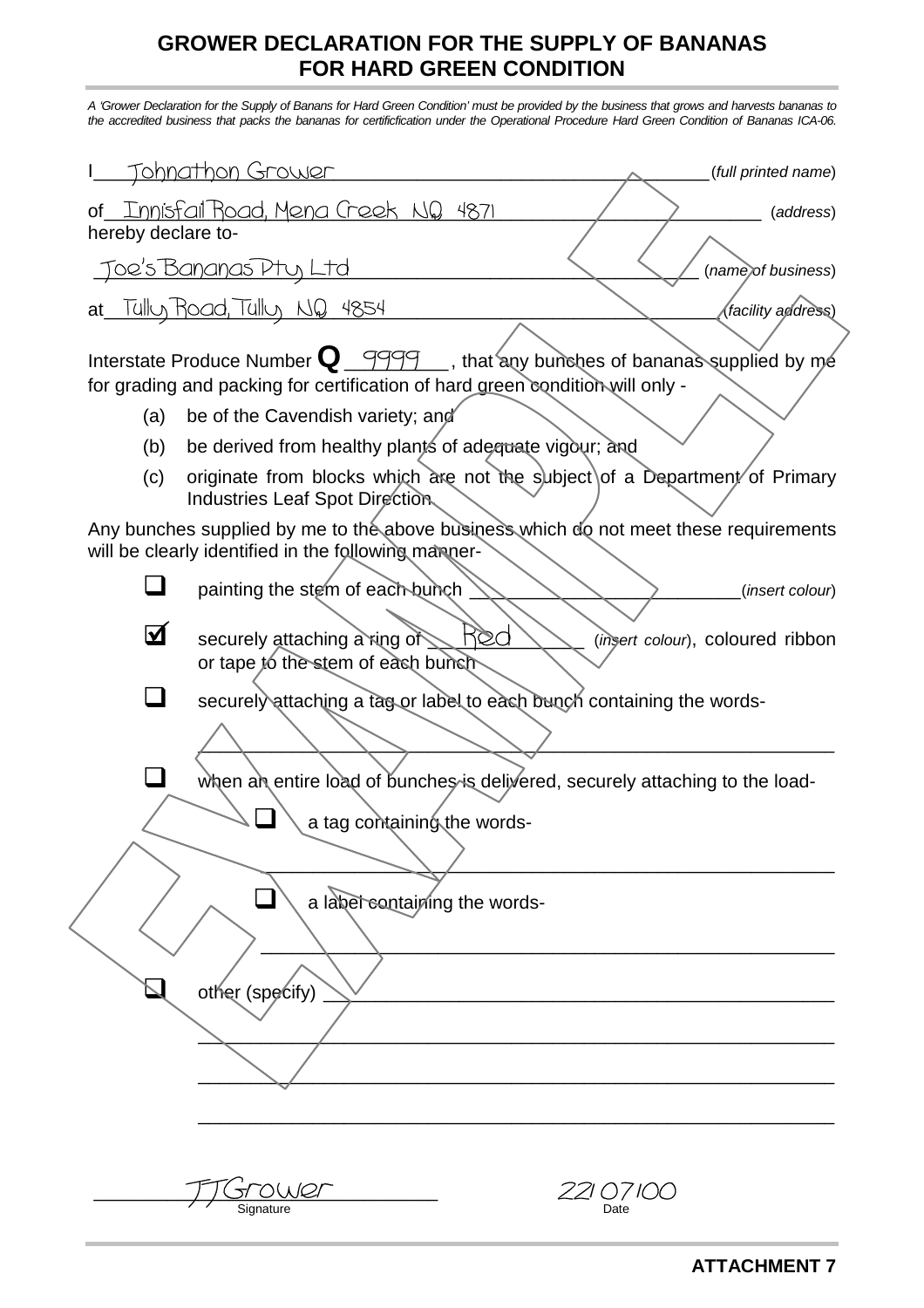

#### <span id="page-25-0"></span>**Measuring Hand, Cluster or Single Banana Maturity**

No single banana or banana on the outside whorl (except a wing banana or distorted banana) may have a diameter that exceeds 42 mm when measured at right angles to the curvature of the fruit at a point one third of the length from its flower end.



The flesh of the banana must be hard and not flexible and the skin must be green and show no yellow colouration.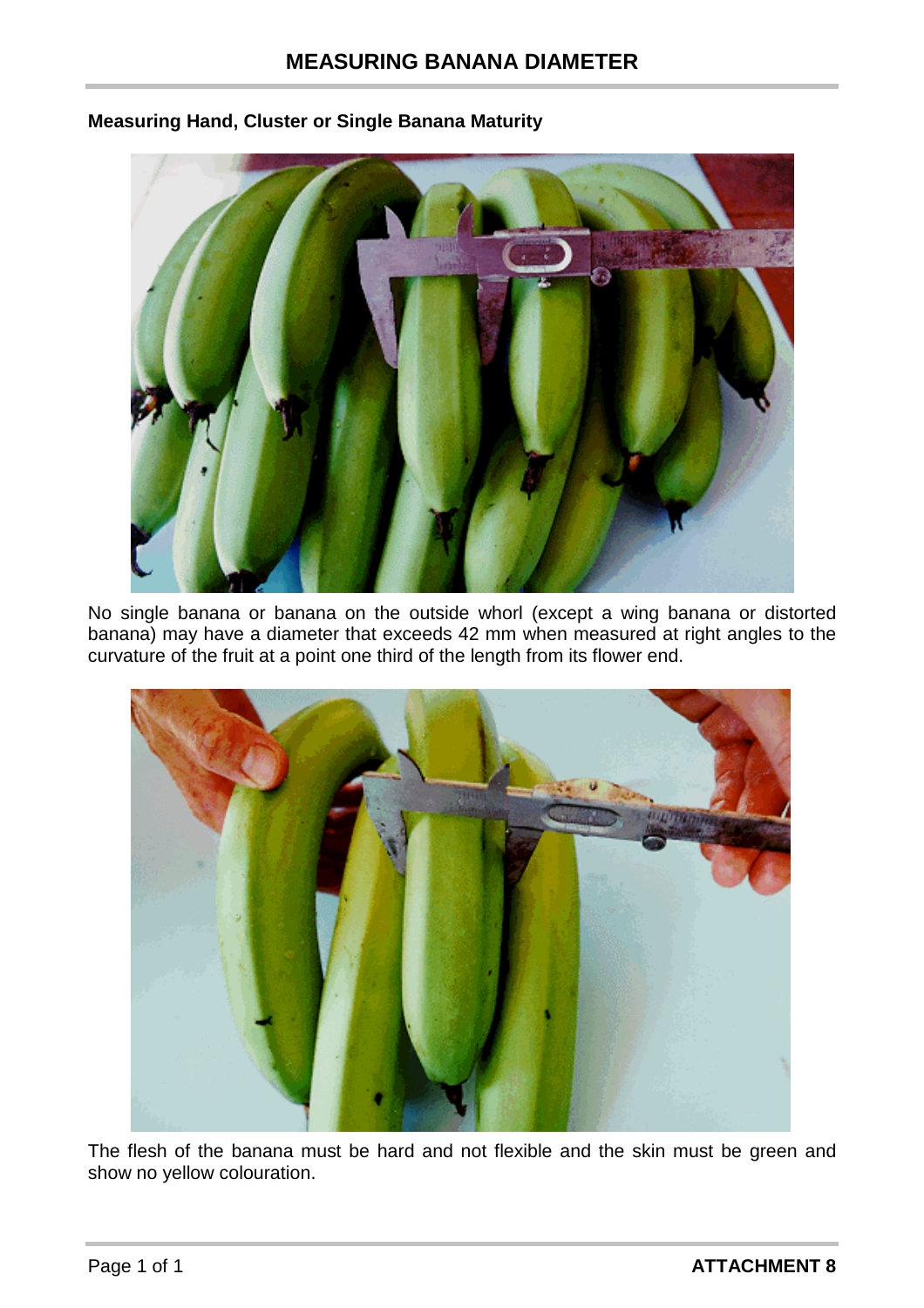# <span id="page-26-0"></span>**Typical Bunch of Cavendish Banana**